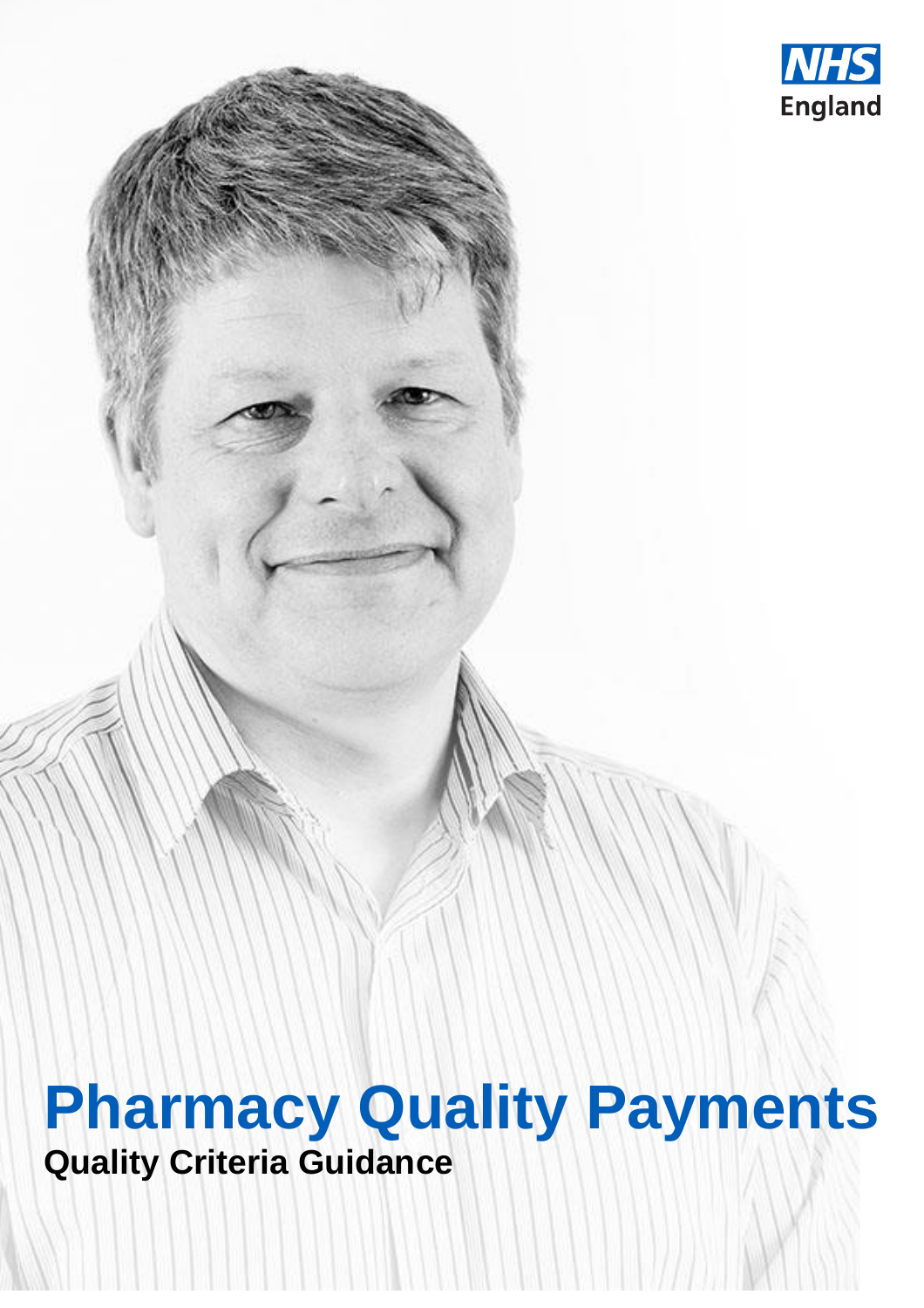#### **NHS England INFORMATION READER BOX**

| <b>Directorate</b> |                            |                               |
|--------------------|----------------------------|-------------------------------|
| <b>Medical</b>     | Operations and Information | Specialised Commissioning     |
| Nursing            | Trans. & Corp. Ops.        | <b>Commissioning Strategy</b> |
| Finance            |                            |                               |
|                    |                            |                               |

| <b>Publications Gateway Reference:</b>       | 06459                                                                                                                                                                                                                                                                                                                   |
|----------------------------------------------|-------------------------------------------------------------------------------------------------------------------------------------------------------------------------------------------------------------------------------------------------------------------------------------------------------------------------|
| <b>Document Purpose</b>                      | Guidance                                                                                                                                                                                                                                                                                                                |
| <b>Document Name</b>                         | <b>Pharmacy Quality Payments - Quality Criteria Guidance</b>                                                                                                                                                                                                                                                            |
| Author                                       | Primary Care Commissioing, NHS England                                                                                                                                                                                                                                                                                  |
| <b>Publication Date</b>                      | February 2017                                                                                                                                                                                                                                                                                                           |
| <b>Target Audience</b>                       | NHS England Directors of Commissioning Operations, NHS England<br>Local Heads of Primary Care, Regional Teams                                                                                                                                                                                                           |
|                                              |                                                                                                                                                                                                                                                                                                                         |
| <b>Additional Circulation</b><br>List        | Pharmacy Contract Managers, Community Pharmacies                                                                                                                                                                                                                                                                        |
| <b>Description</b>                           | This document sets out the requirements in order to participate in the<br>Community Pharmacy Quality Payments Scheme. The Scheme will<br>reward community pharmacies for delivering quality criteria in all three of<br>the quality dimensions: Clinical Effectiveness, Patient Safety and<br><b>Patient Experience</b> |
| <b>Cross Reference</b>                       | Drug Tariff, March 2017                                                                                                                                                                                                                                                                                                 |
| <b>Superseded Docs</b><br>(if applicable)    | N/A                                                                                                                                                                                                                                                                                                                     |
| <b>Action Required</b>                       | Support implementation of Community Pharmacy Contractual<br>Framework                                                                                                                                                                                                                                                   |
| <b>Timing / Deadlines</b><br>(if applicable) | Review Points 28th April 2017 and 24th November 2017                                                                                                                                                                                                                                                                    |
| <b>Contact Details for</b>                   | <b>Community Pharmacy</b>                                                                                                                                                                                                                                                                                               |
| further information                          | Medical Directorate (Central Team)                                                                                                                                                                                                                                                                                      |
|                                              | england.communitypharmacy@nhs.net                                                                                                                                                                                                                                                                                       |
|                                              |                                                                                                                                                                                                                                                                                                                         |

### **Document Status**

This is a controlled document. Whilst this document may be printed, the electronic version posted on the intranet is the controlled copy. Any printed copies of this document are not controlled. As a controlled document, this document should not be saved onto local or network drives but should always be accessed from the intranet.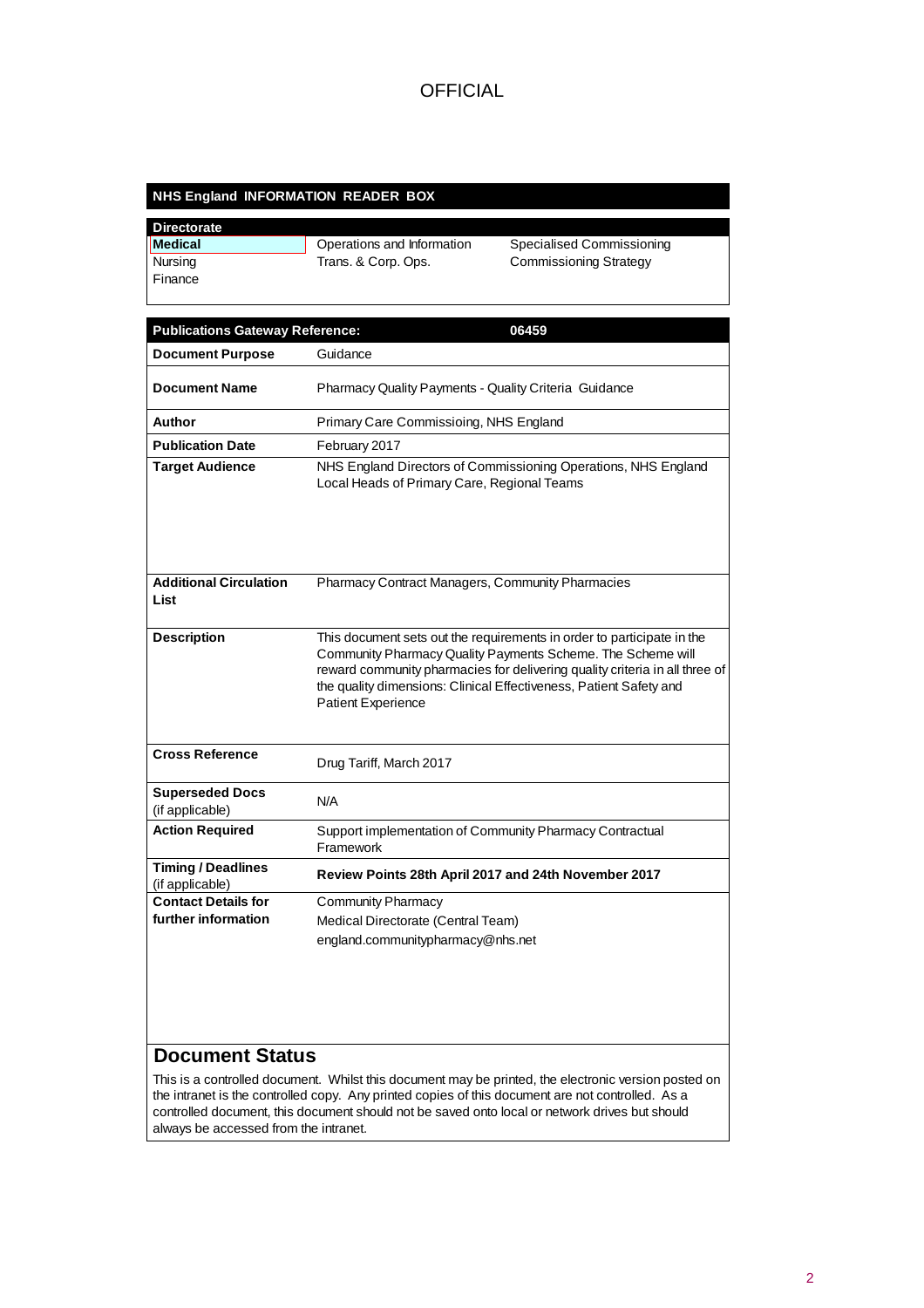### **Pharmacy Quality Payments**

Quality Criteria Guidance

Version number: 1.0

First published: February 2017

Prepared by: Primary Care Commissioning, Quarry House, Leeds, LS2 7UE

Classification: (OFFICIAL)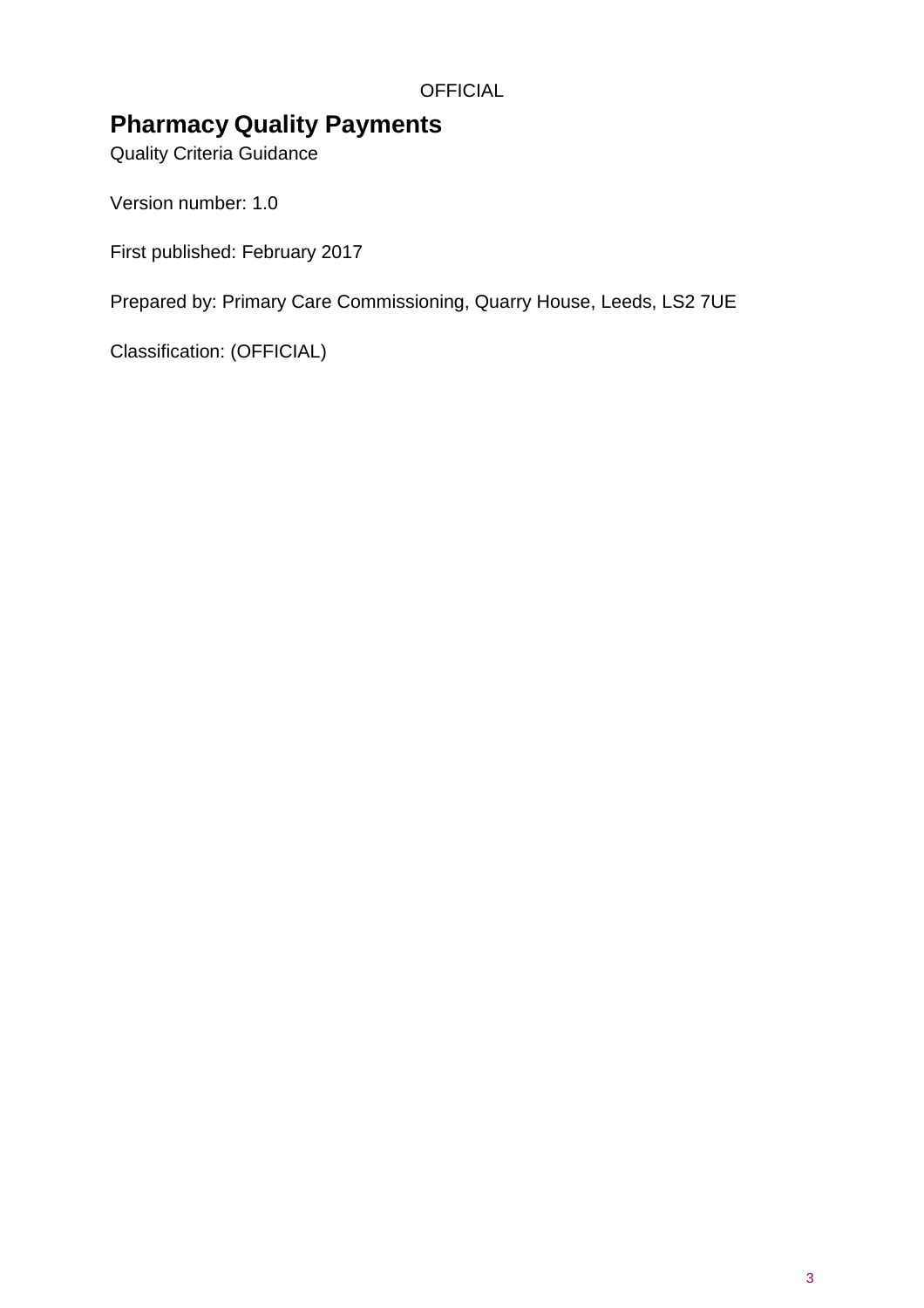# <span id="page-3-0"></span>**Contents**

| 1              |       |                                                                      |  |
|----------------|-------|----------------------------------------------------------------------|--|
| 2              |       |                                                                      |  |
| 3              |       |                                                                      |  |
| 4              |       |                                                                      |  |
|                |       |                                                                      |  |
| 5              | 4.1   |                                                                      |  |
| 6              |       |                                                                      |  |
|                |       |                                                                      |  |
|                | 6.1   |                                                                      |  |
|                | 6.2   |                                                                      |  |
|                | 6.2.1 |                                                                      |  |
|                | 6.3   |                                                                      |  |
| $\overline{7}$ | 6.4   |                                                                      |  |
|                |       |                                                                      |  |
|                |       |                                                                      |  |
|                | 7.1.1 |                                                                      |  |
|                | 7.1.2 |                                                                      |  |
|                | 7.2   |                                                                      |  |
|                | 7.2.1 |                                                                      |  |
|                | 7.2.2 |                                                                      |  |
|                | 7.3   | Community Pharmacy Patient Questionnaire available on the pharmacy's |  |
|                | 7.3.1 |                                                                      |  |
|                | 7.3.2 |                                                                      |  |
|                | 7.3.3 |                                                                      |  |
|                |       |                                                                      |  |
|                | 7.4.1 |                                                                      |  |
|                | 7.4.2 |                                                                      |  |
|                | 7.4.3 | Pharmacies wishing to become Healthy Living Pharmacies for the first |  |
|                | time  | 24                                                                   |  |
|                |       |                                                                      |  |
|                | 7.5.1 |                                                                      |  |
|                | 7.5.2 |                                                                      |  |
|                | 7.6   |                                                                      |  |
|                | 7.6.1 |                                                                      |  |
|                | 7.6.2 |                                                                      |  |
|                | 7.6.3 |                                                                      |  |
|                | 7.6.4 |                                                                      |  |
|                | 7.7   |                                                                      |  |
|                | 7.7.1 |                                                                      |  |
|                | 7.7.2 |                                                                      |  |
|                | 7.8   |                                                                      |  |
|                |       |                                                                      |  |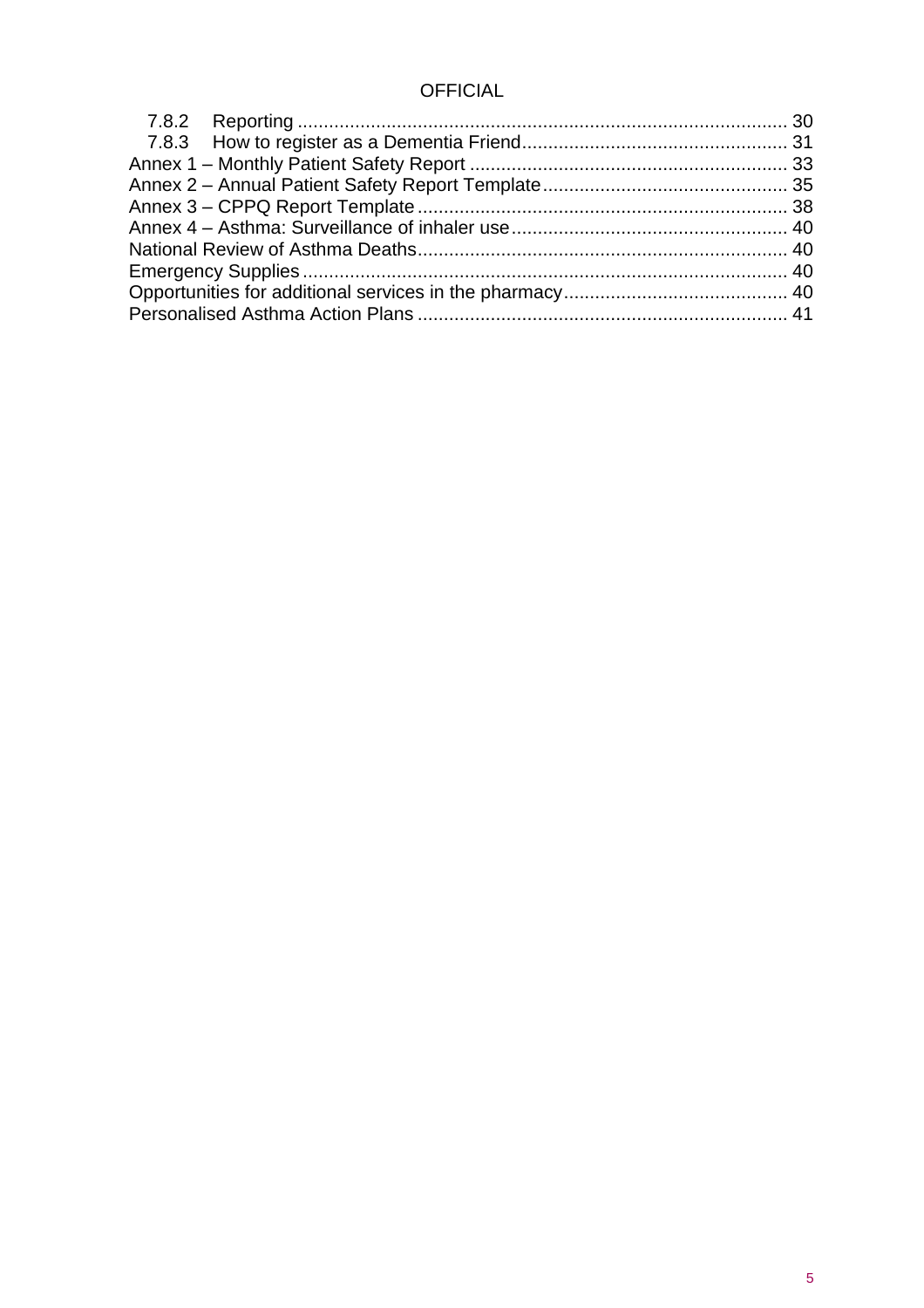## <span id="page-5-0"></span>**1 Executive summary**

This document sets out the requirements in order to participate in the Community Pharmacy Quality Payments Scheme (worth up to £75 million). The Quality Payments Scheme will reward community pharmacies for delivering quality criteria in all three of the quality dimensions: Clinical Effectiveness, Patient Safety and Patient Experience.

The amount of quality payments a contractor receives will depend on how many of the quality criteria the contractor achieves. Contractors must also have passed the four gateway criteria (providing a specified advanced service, providing the Electronic Prescription Service, using NHSmail, and having an up-to-date NHS Choices profile) before receiving any quality payments. Quality criteria include a safety report, safeguarding training, publishing patient satisfaction survey results, gaining Healthy Living Pharmacy level 1status,increasing access to the Summary Care Record, ensuring the information NHS 111 have about the pharmacy is accurate, identifying "at risk" asthma patients and referring them for an asthma review and patient facing staff becoming Dementia Friends. The eight quality criteria have been weighted based on an assessment of the challenge of achievement and the benefit to patients from such achievement with each criterion being allocated a number of 'points'.

There will be two review dates during the year, at which quality payments can be claimed:

- 28 April 2017; and
- 24 November 2017.

The total number of points that each contractor can qualify for over the two reviews is 100. However, three of the quality criteria (which account for 45 of the available points) only need to be achieved once, and therefore can only be claimed once over the two review dates (at either review point).

NHS England published the [Pharmacy Quality Payments Gateway Criteria](https://www.england.nhs.uk/commissioning/primary-care-comm/pharmacy/manual/pqp/)  [Guidance](https://www.england.nhs.uk/commissioning/primary-care-comm/pharmacy/manual/pqp/)<sup>1</sup> on 23 December 2016, providing information for contractors on meeting the four gateway criteria in order to be eligible to claim quality payments.

The purpose of this guidance is to provide information to contractors on how to claim quality payments, provide further clarification on gateway criteria and to provide information for contractors to help them demonstrate that they meet any of the eight quality payment criteria.

l <sup>1</sup> <https://www.england.nhs.uk/commissioning/primary-care-comm/pharmacy/manual/pqp/>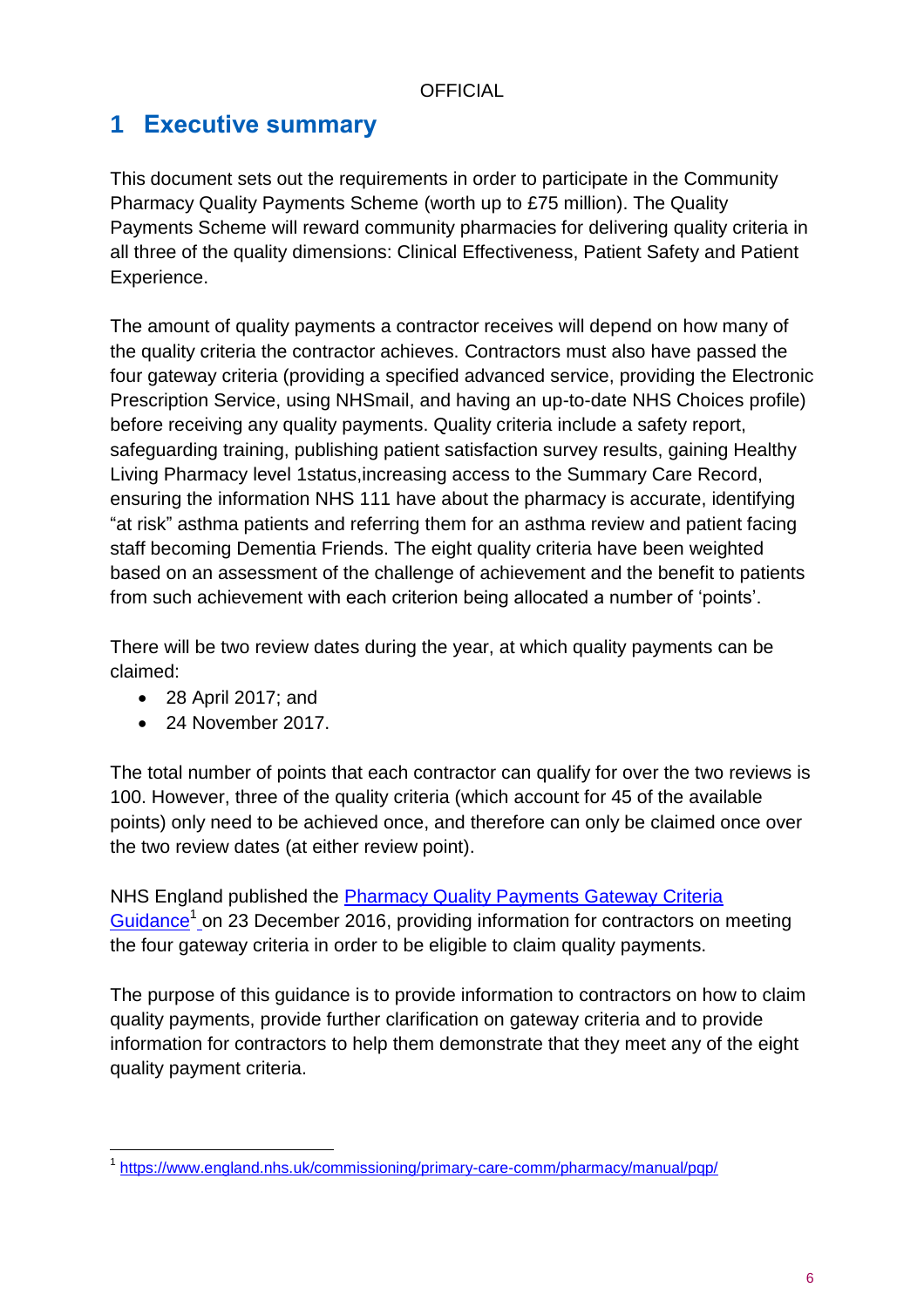# <span id="page-6-0"></span>**2 Background**

Building on the Five Year Forward View the NHS is introducing changes to the community pharmacy contractual arrangements to develop a more clinically focussed community pharmacy service that is better integrated with other parts of primary care.

A Community Pharmacy Quality Payments Scheme has been introduced which forms part of the Community Pharmacy Contractual Framework (CPCF) from 1 December 2016 until 31 March 2018. Up to £75 million will be paid to community pharmacies for meeting a number of quality criteria. The Quality Payments Scheme will reward community pharmacies for delivering quality criteria in all three of the quality dimensions: Clinical Effectiveness, Patient Safety and Patient Experience.

Details of the Quality Payments Scheme have been provided in Part VII of the [Drug](http://www.nhsbsa.nhs.uk/PrescriptionServices/924.aspx)  [Tariff Quality Payment Scheme \(England\)](http://www.nhsbsa.nhs.uk/PrescriptionServices/924.aspx)<sup>2</sup>. Payment will depend on how many of the quality criteria the pharmacy achieves. The criteria have been weighted based on an assessment of the challenge of achievement and the benefit to patients from such achievement. It should be noted that minor amendments to the Drug Tariff with respect to Quality Payments take effect from 1 March 2017. Those changes are reflected in this guidance

For a pharmacy to become eligible for any payment under the Quality Payments Scheme it must first meet four gateway criteria - see the Pharmacy Quality Payments [Gateway Criteria Guidance](https://www.england.nhs.uk/commissioning/primary-care-comm/pharmacy/manual/pqp/)<sup>1</sup> published on 23 December 2016, which should be read in conjunction with this document.

The purpose of this guidance is to provide information to contractors on how to claim quality payments, provide further clarification on gateway criteria and to provide information for contractors to help them demonstrate that they meet any of the eight quality criteria.

# <span id="page-6-1"></span>**3 Claiming quality payments**

To claim for quality payments, pharmacies will need to complete an online declaration, during the periods that declarations are available on the NHS Business Services Authority (NHS BSA) website, which can be found [here](http://www.nhsbsa.nhs.uk/QualityPaymentscheme)<sup>3</sup>.

 2 <http://www.nhsbsa.nhs.uk/PrescriptionServices/924.aspx>

<sup>&</sup>lt;sup>3</sup> [www.nhsbsa.nhs.uk/QualityPaymentscheme](http://www.nhsbsa.nhs.uk/QualityPaymentscheme)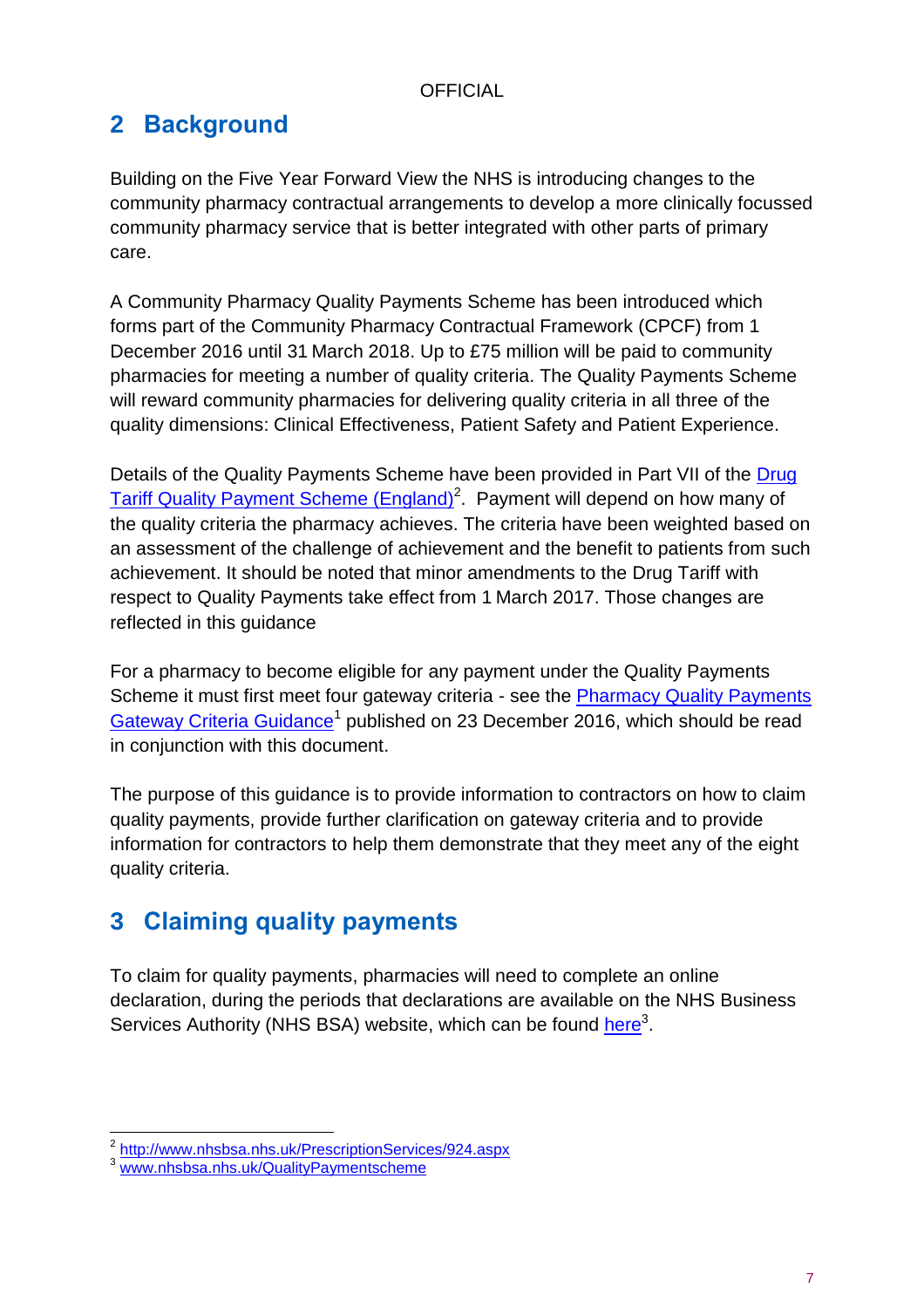The website will open for declarations:

For review Point One (28 April 2017) from **Monday 10 April 2017 at 09:00** and will close on **Friday 12 May 2017 at 23:59**

For review Point Two (24 November 2017) from **Monday 13 November 2017 at 09:00** and will close on **Friday 8 December 2017 at 23:59**

Please note that claims for quality payments will not be able to be made outside of these dates due to the NHS BSA's payment deadlines.

Where pharmacies have changed ownership during the data submission period, the contract holder on the day of the review is responsible for completing the declaration.

The declaration form is based on an online tool that has been used successfully by the NHS BSA to collate information such as Community Pharmacy Assurance Framework (CPAF) information on behalf of NHS England. The NHS BSA will provide additional support via WebEx sessions for contractors to support them to complete the declaration. Details of the WebEx sessions can be found [here](http://www.nhsbsa.nhs.uk/QualityPaymentScheme)<sup>3</sup>. Contractors can use this facility to start entering data as soon as the system goes live on 10 April 2017 for the first review point and on 13 November 2017 for the second review point. The submission must be made before the closure of the declaration form at 23:59 on 12 May 2017 for the first review point and at 23:59 on 8 December 2017 for the second review point.

**Important:** *Once a contractor has submitted their online declaration it cannot then be altered. The contractor is responsible for the information included in the submitted declaration. It is therefore imperative that contractors check their declaration thoroughly before submitting their declaration.*

Once the declaration has been submitted the contractor will receive an email from the NHS BSA confirming that the declaration has been successfully submitted and confirming the details that have been declared. This email should be retained by the pharmacy as proof that the declaration was submitted and the date of submission. The email will show how contractors have responded to each of the gateway and quality criteria.

The declaration will require the contractor to confirm that all the gateway criteria have been met before the contractor is then able to access the more detailed questions for the quality criteria. Please note the contractor will not receive any payment for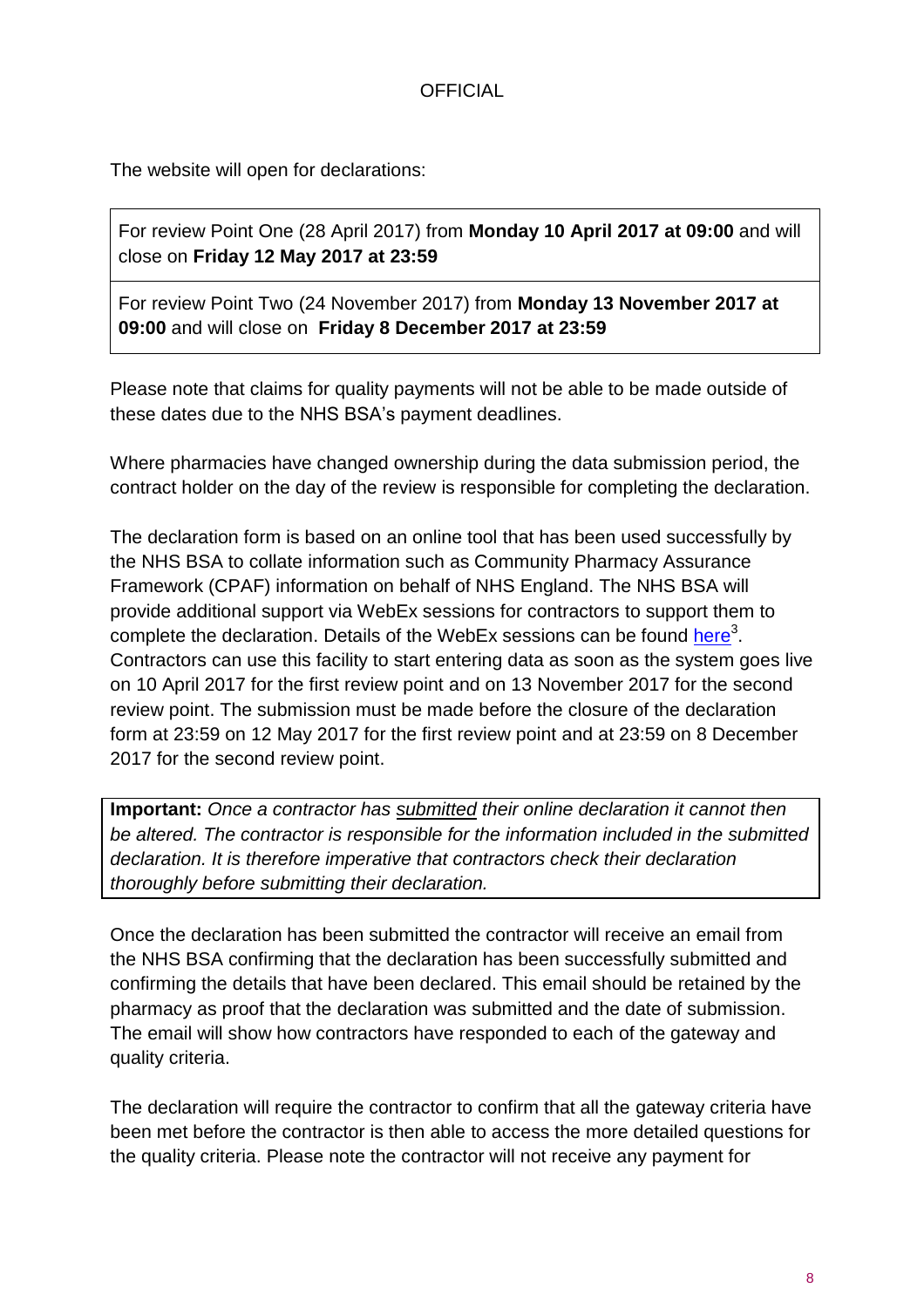meeting the gateway criteria themselves; these must be met before a contractor becomes eligible to claim a quality payment.

# <span id="page-8-0"></span>**4 Payment**

There are two review dates during the year at which quality payments can be claimed: 28 April 2017 and 24 November 2017 (please note, declarations do not need to be made on this date but they must be made during the declaration periods stated on the previous page). The maximum number of points each pharmacy can achieve following the submission of the two declarations is 100. For the April 2017 and November 2017 declarations, each point successfully achieved will be initially paid at £64 per point.

Payment will be made at the end of June 2017 for the first review point (as part of the April 2017 submission payment) and at the start of February 2018 for the second review point (as part of the November 2017 submission payment). If the total funding available (£75m) has not been paid to contractors after the second review point, remaining funds up to a total of an additional £64 per point will be redistributed as a reconciliation payment.

This payment will be distributed according to the total value of points claimed per contractor in the two declarations. The value of the reconciliation payment will be determined after the November 2017 declaration and will not exceed an additional £64 per point (£128 in total per point). Contractors will not need to claim this payment and it will be paid automatically at the end of May 2018 (with the March 2018 payment).

### <span id="page-8-1"></span>**4.1 Validation of Claims**

Validation of the declarations submitted by contractors will be carried out using nationally and locally available information. Contractors who appear not to have met the criteria in relation to their declarations may be required to provide further evidence to NHS England local teams or to the NHS BSA as requested for post payment verification. If a contractor fails to meet the gateway criteria they are not eligible for any quality payments for that review period despite meeting any quality criteria.

# <span id="page-8-2"></span>**5 Evaluation**

This is the first time a scheme that financially rewards actions which represent quality has been introduced into the CPCF. In order to determine the impact of the quality payments scheme and to inform future development of the CPCF, NHS England will be evaluating the scheme. One element of this evaluation is to include some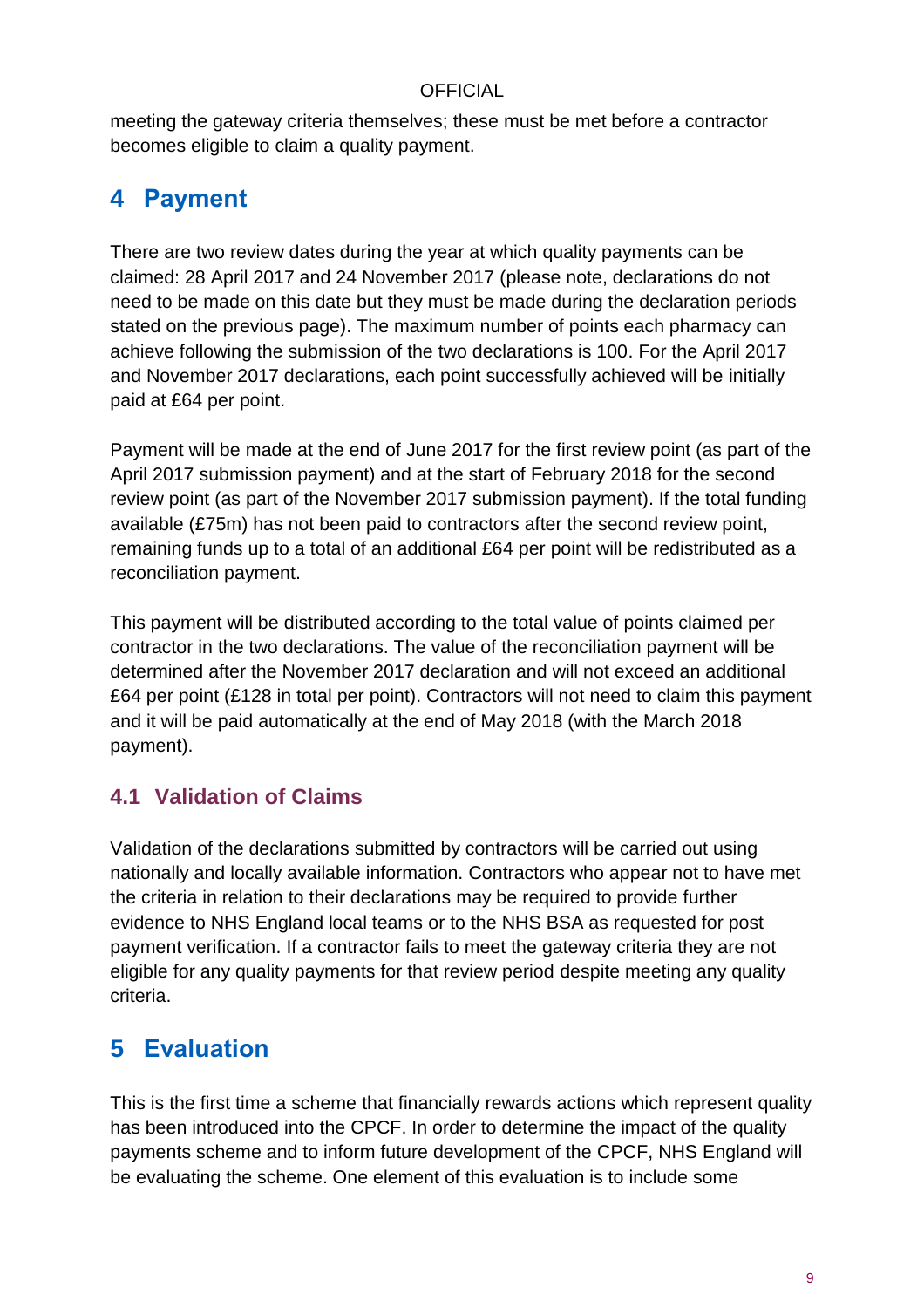questions when pharmacies are completing their declaration. Declaration questions and evaluation questions will be clearly identified. Declaration questions are mandatory. We would encourage every contractor to complete the evaluation questions to support future developments in payments for quality. The scope of the evaluation is being considered alongside introduction of the scheme and you may wish to contribute to this evaluation further at a later date.

# <span id="page-9-0"></span>**6 Gateway Criteria**

To qualify for payments, pharmacies will have to meet four gateway criteria:

- I. the contractor must be offering at the pharmacy Medicines Use Reviews (MURs) or the New Medicine Service (NMS); or must be registered for the NHS Urgent Medicine Supply Advanced Service (NUMSAS) Pilot; and
- II. the NHS Choices entry for the pharmacy must be up to date; and
- III. pharmacy staff at the pharmacy must be able to send and receive NHSmail (Note: For the April 2017 review, evidence of application for an NHSmail account by 1 February 2017 will be acceptable); and
- IV. the pharmacy contractor must be able to demonstrate ongoing use of the Electronic Prescription Service (EPS) at the pharmacy premises.

The <u>Pharmacy Quality Payments Gateway Criteria Guidance</u><sup>1</sup> published on 23 December 2016 provides further information about meeting the gateway criteria and should be read in conjunction with this document.

### <span id="page-9-1"></span>**6.1 Advanced Services**

Pharmacies must be offering either MURs, NMS or be registered for NUMSAS on the day of each review (i.e. 28 April 2017 and 24 November 2017). Pharmacies will be required to declare through the NHS BSA online declaration page which of these services they are offering or are registered for.

### <span id="page-9-2"></span>**6.2 NHS Choices**

Pharmacies are required to edit or validate their opening times, services and facilities information within their NHS Choices profile listing to meet the gateway criterion.

For the first review point, contractors must edit and/or validate their NHS Choices entry between 00:00 on 7 February 2017 and 23:59 on 28 April 2017.

For the second review point, contractors must edit and/or validate their NHS Choices entry between 00:00 on 11 September 2017 and 23:59 on 24 November 2017.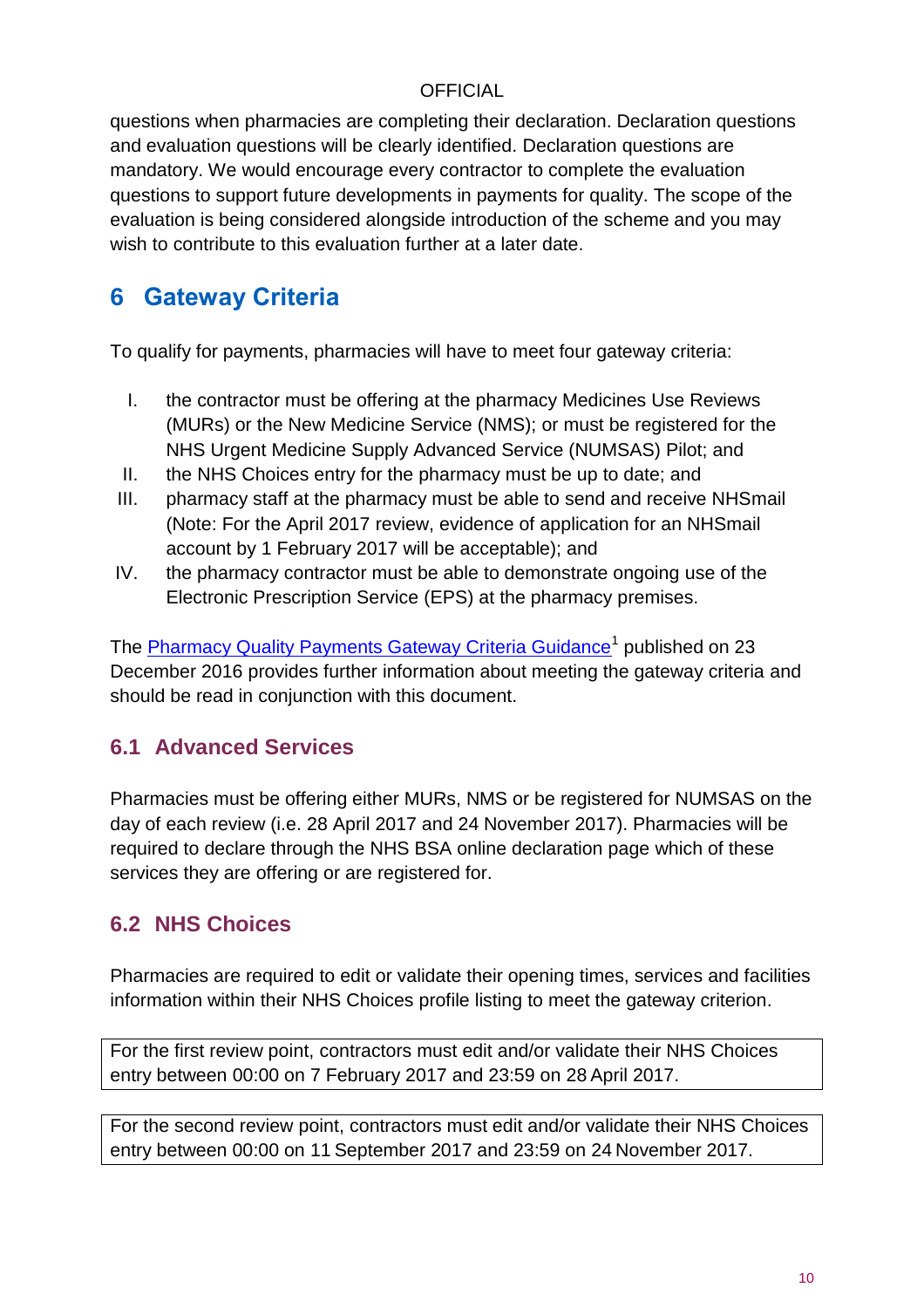Pharmacies that do not currently have profile editing rights can apply [here](https://www.nhs.uk/web-editor)<sup>4</sup>. As we are expecting a large volume of applications there may be a delay in processing your application. With this in mind, it is recommended that you register as soon as possible to enable you to meet the first review date. One web editor account per pharmacy will be assigned. Existing web editors, who have lost their password, can get their passwords <u>[here](https://www.nhs.uk/Personalisation/ResetPassword.aspx)</u><sup>5</sup>.

Community pharmacies that are not listed on NHS Choices should contact their NHS England local team. NHS Choices profiles are set up following authorisation from local teams. Making local teams aware that a profile has not been set up will then initiate this process.

An Application Programming Interface (API) is available to assist contractors with multiple pharmacies in updating their NHS Choices profiles; see section 3.2.3 of the [Pharmacy Quality Payments Gateway Criteria Guidance](https://www.england.nhs.uk/commissioning/primary-care-comm/pharmacy/manual/pqp/)<sup>1</sup> for further information. You may wish to consider this option if you wish to automate the process of entering the information to update NHS Choices profiles for multiple pharmacy premises. Email the NHS Choices service desk [\(nhschoicesservicedesk@nhs.net\)](mailto:nhschoicesservicedesk@nhs.net) to register your interest including "Organisation API" in the subject line.

A user guide for managing NHS Choices profiles to support the Quality Payments Scheme is available on the **NHS Choices website**<sup>6</sup>.

Pharmacies must update or validate their list of services which is displayed in the 'services' section of their profile.

| <b>Pharmacy Services</b>           | Advanced services and other services<br>which are useful for patients to know<br>about. Please note that there is no listing<br>for essential services in the first review<br>period. For the second review period,<br>essential services will be included but<br>auto-populated onto each provider<br>profile. |
|------------------------------------|-----------------------------------------------------------------------------------------------------------------------------------------------------------------------------------------------------------------------------------------------------------------------------------------------------------------|
| <b>Pharmacy (NHS) Services</b>     | Services commissioned by NHS<br>England, Local Authorities and Clinical<br>Commissioning Groups (CCGs)                                                                                                                                                                                                          |
| <b>Pharmacy (Non-NHS) Services</b> | Patient-funded services                                                                                                                                                                                                                                                                                         |

Services are classified into the following three sections:

 $\overline{\phantom{a}}$ 4 <https://www.nhs.uk/web-editor>

<sup>5</sup> <https://www.nhs.uk/Personalisation/ResetPassword.aspx>

<sup>&</sup>lt;sup>6</sup> <http://www.nhs.uk/aboutNHSChoices/professionals/Pages/manage-profiles-faq.aspx>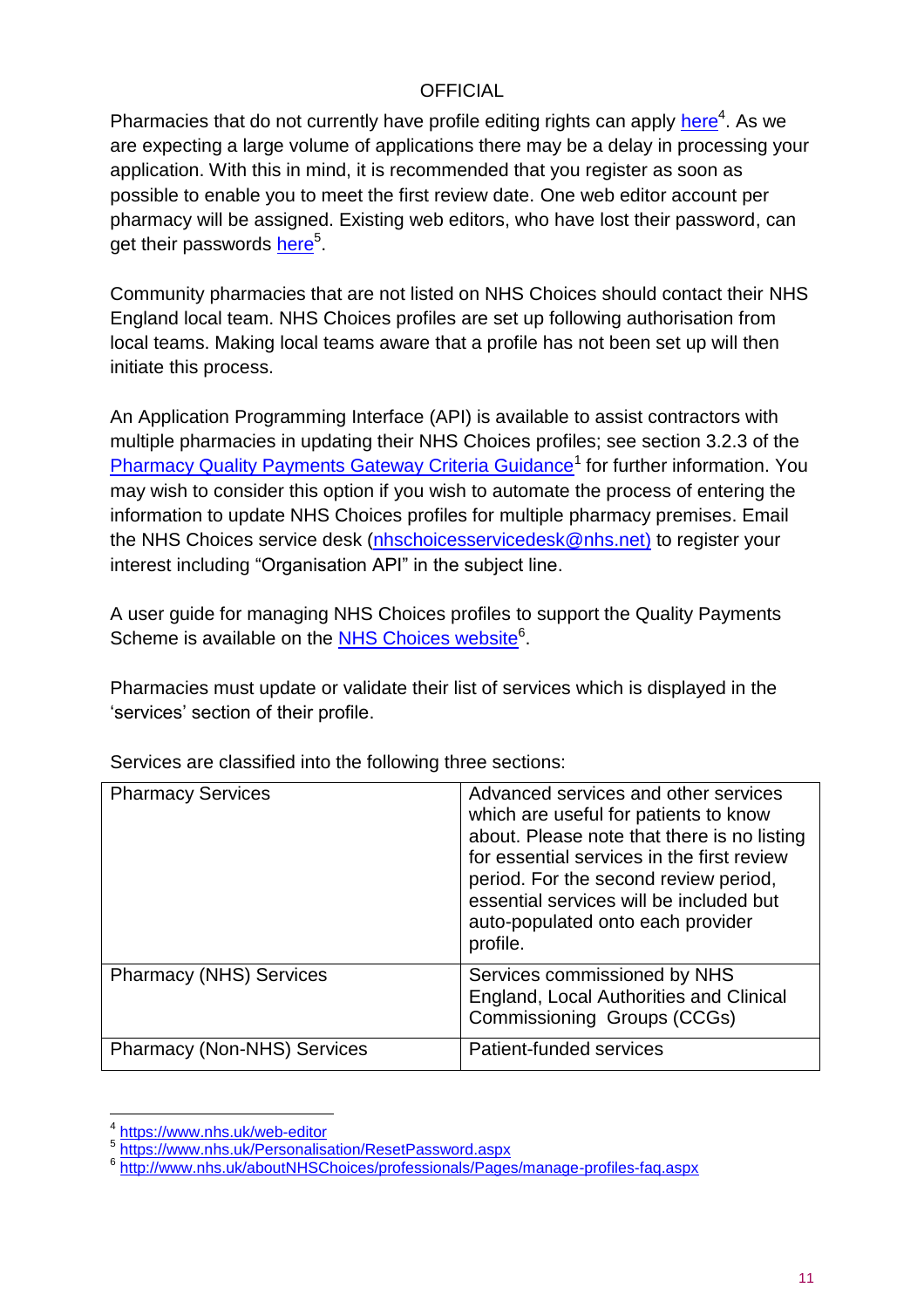Contractors making declarations to the NHS BSA that they are offering either the NMS or MURs under the advanced service gateway criterion must ensure that the service is visible on their NHS Choices profile on the relevant review date.

Contractors declaring that they are offering either the NMS or MUR service at the first review point must have the service visible in the services section of their NHS Choices profile on 28 April 2017. Contractors declaring that they are offering either the NMS or MUR service at the second review point must have the service visible in the services section of their NHS Choices profile on 24 November 2017.

Contractors will be required to declare, through the NHS BSA online declaration page, that their NHS Choices profile has been edited and/or validated within the time frames set out above.

### <span id="page-11-0"></span>**6.2.1 Distance Selling Pharmacies**

Distance selling pharmacies (DSPs) do not, currently, have full NHS Choices entries. An [A-Z list](http://www.nhs.uk/Service-Search/pharmacies/internetpharmacies)<sup>7</sup> of "internet pharmacies" is available on NHS Choices. DSPs can currently list their name, web address (if available), telephone number and whether they provide the EPS.

In order to meet the gateway criteria for the first review point on 28 April 2017, DSPs will need to:

- a) check their NHS Choices profile;
- b) email the NHS Choices service desk [\(nhschoicesservicedesk@nhs.net\)](mailto:nhschoicesservicedesk@nhs.net) including "distance selling pharmacy" in the subject line confirming that the current information is correct; or providing the correct information where it is not; and
- c) provide the additional information listed in Table 1 in their email to the service desk, to allow NHS Choices to engage with DSPs to assess the opportunities for developing the profiles for these pharmacies further to support patients in making informed choices about services.

For the first review point, DSPs will need to send their email to the NHS Choices service desk between 00:00 on the 7 February 2017 and 23:59 on the 28 April 2017.

DSPs not listed on NHS Choices should email the NHS Choices service desk [\(nhschoicesservicedesk@nhs.net\)](mailto:nhschoicesservicedesk@nhs.net) including "No DSP profile" in the subject line and declare that they do not have a profile on NHS Choices and also supply the information in Table 1.

 7 <http://www.nhs.uk/Service-Search/pharmacies/internetpharmacies>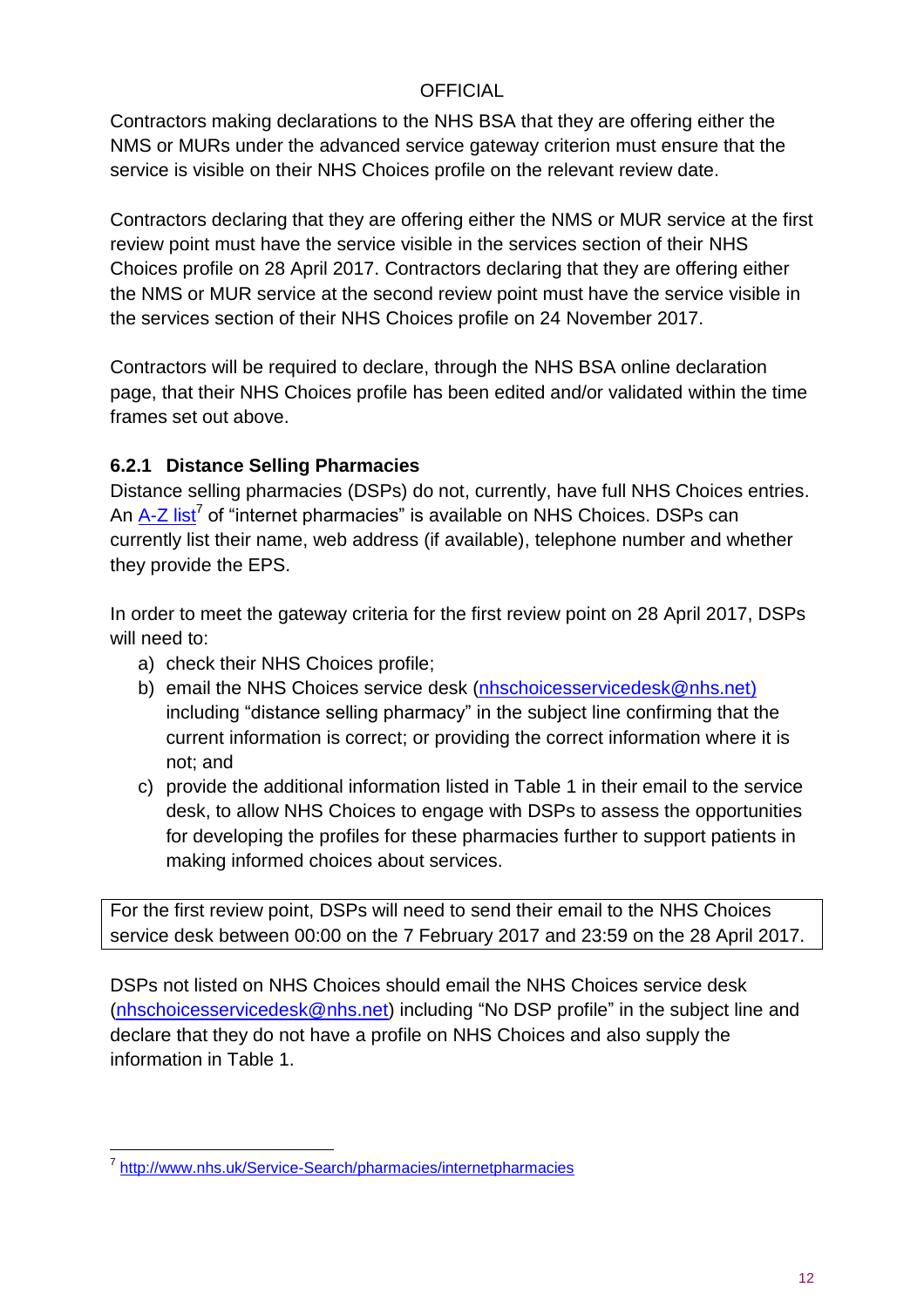| <b>NHS Choices Public Information</b>   | <b>Action Required</b>                     |
|-----------------------------------------|--------------------------------------------|
| <b>NHS ODS Code</b>                     | Provide information                        |
| Pharmacy trading name                   | Confirm current information is             |
|                                         | accurate/provide if current information is |
|                                         | inaccurate or missing or if no profile     |
|                                         | exists                                     |
| Internet website (url)                  | Confirm current information is             |
|                                         | accurate/provide if current information is |
|                                         | inaccurate or missing or if no profile     |
|                                         | exists                                     |
| Phone number                            | Confirm current information is             |
|                                         | accurate/provide if current information is |
|                                         | inaccurate or missing or if no profile     |
|                                         | exists                                     |
| <b>Premises address</b>                 | Provide information                        |
| Pharmacy contact email address          | Provide information                        |
| Provision of EPS                        | Confirm information held by NHS            |
|                                         | Choices is accurate/provide if current     |
|                                         | information is inaccurate or if no profile |
|                                         | exists                                     |
| <b>NHS Choices Internal Information</b> | <b>Action Required</b>                     |
| Contact details: name, email and phone  | Provide information                        |
| number for a contact who will support   | Name                                       |
| further development of the pharmacy's   | Contact (work) email address               |
| NHS Choices profile.                    | Contact (work) phone number                |

Table 1 – a summary of the requirements for DSPs for the 28 April 2017 review point.

Between 28 April and 1 August 2017, NHS Choices will engage with DSPs, using the information supplied in Table 1, to understand the list of services and other information that could be displayed on the NHS Choices website.

By 1 October 2017, NHS Choices will issue a survey to collect additional profile information for each DSP that has provided information to the NHS Choices service desk. This information will be added to DSPs' profiles in the future.

In order to meet the gateway criteria for the second review point on 24 November 2017, DSPs will need to complete the survey, which will be sent to the email address supplied by the contractor during the first review period, and return the completed form to the NHS Choices service desk including "DSP survey" in the subject line of the email. This will need to be received by NHS Choices by 23.59 on 24 November 2017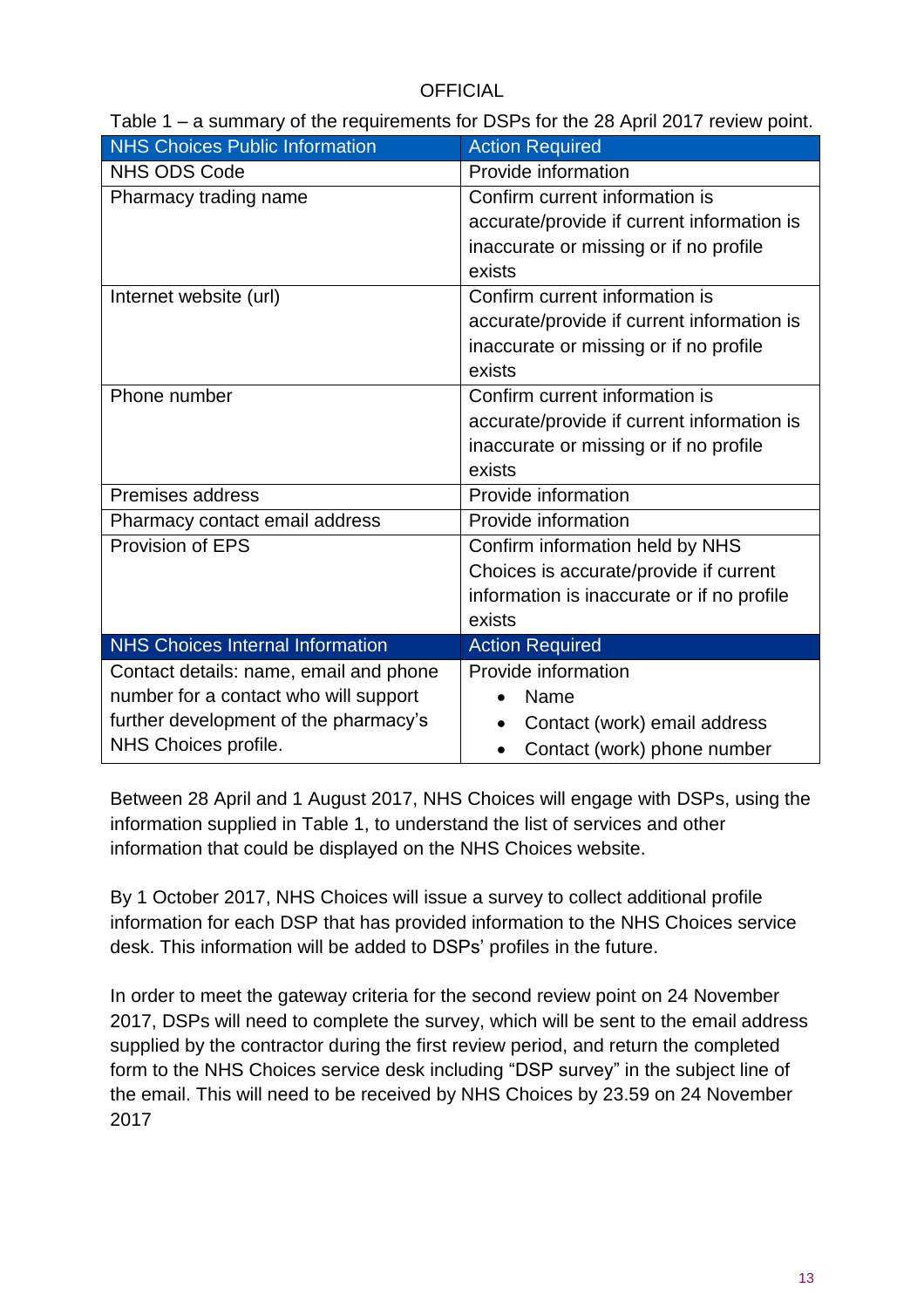Any DSP that wishes to claim a quality payment at the second review point, which did not claim this quality criteria at the first review point, will need to supply the information listed in Table 1, and request a copy of this survey from the NHS Choices service desk [\(nhschoicesservicedesk@nhs.net\)](mailto:nhschoicesservicedesk@nhs.net) including 'DSP survey" in the subject line by 11 September 2017.

For the first review point DSPs will be required to declare that an email has been sent to the NHS Choices service desk confirming/amending their details within the timeframes set out above through the NHS BSA online declaration page. For the second review point DSPs will be required to declare that the DSP survey has been sent to the NHS Choices service desk within the timeframes set out above through the NHS BSA online declaration page.

### <span id="page-13-0"></span>**6.3 NHSmail**

To meet this gateway criterion, the pharmacy's staff must be able to send and receive NHSmail. For the April 2017 review point, evidence of application for an NHSmail account by 1 February 2017 is acceptable.

Pharmacies will be required to provide, through the NHS BSA online declaration page, the details of the NHSmail email address (this could be a shared account or an individual account of a regular member of staff) or, for the April review point, declare that they have applied for an NHSmail account by 1 February 2017.

### <span id="page-13-1"></span>**6.4 Electronic Prescription Service**

In order to meet this gateway criterion, the contractor must be able to demonstrate ongoing use of EPS at the pharmacy premises as set out in the [Pharmacy Quality](https://www.england.nhs.uk/commissioning/primary-care-comm/pharmacy/manual/pqp/)  [Payments Gateway Criteria Guidance](https://www.england.nhs.uk/commissioning/primary-care-comm/pharmacy/manual/pqp/)<sup>1</sup>, (EPS release 2 enabled, ongoing setting of patient nominations and appropriate endorsement of EPS Release 2 scripts).

Contractors will be required to declare via the NHS BSA online declaration page that they meet this criterion.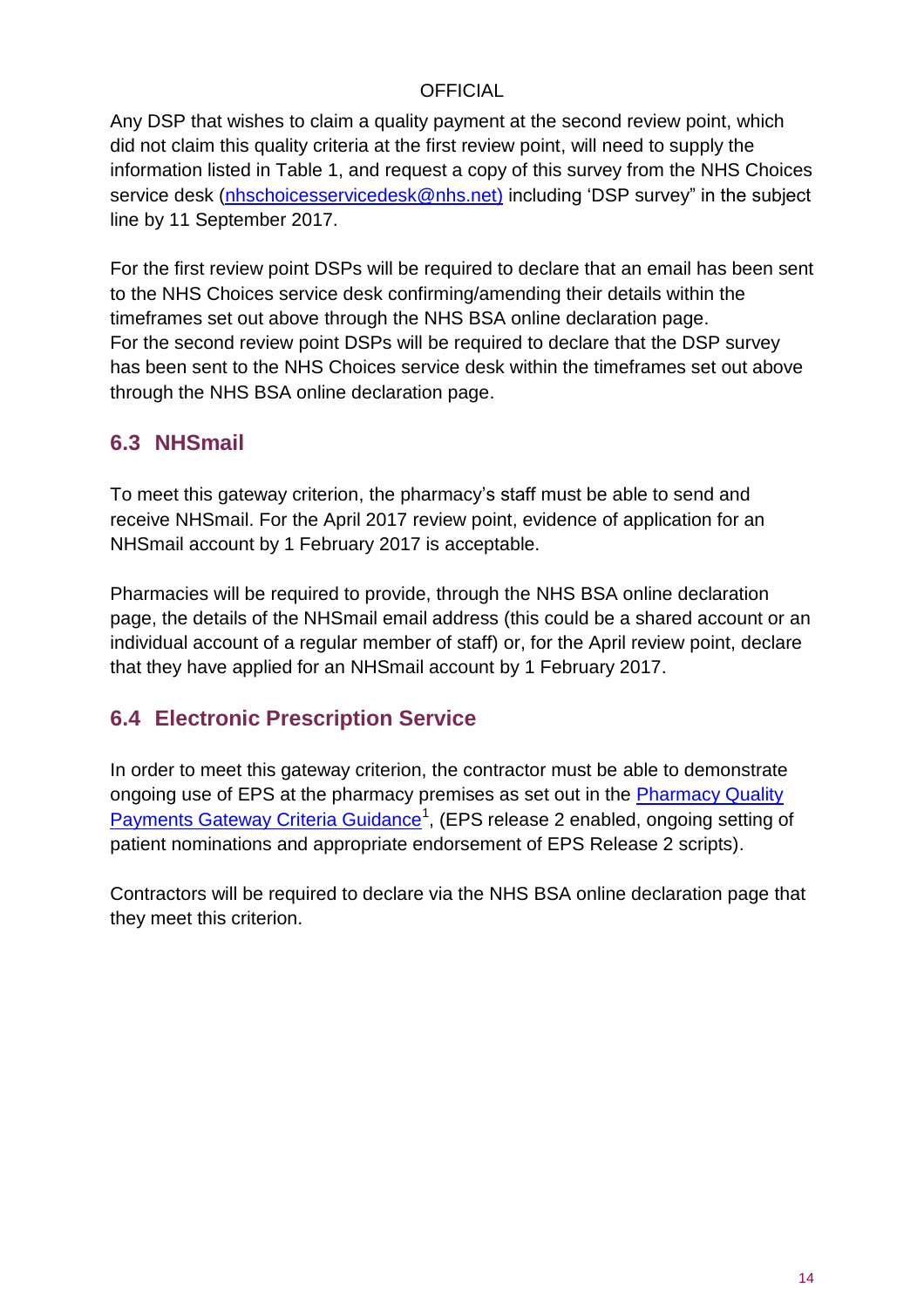# <span id="page-14-0"></span>**7 Quality Criteria**

Table 2 sets out the quality criteria, the frequency with which the criteria need to be demonstrated and the number of points allocated to each of the criteria. We have provided further guidance regarding each criterion in the sections which follow.

| <b>Domain</b>                       | <b>Criteria</b>                                                                                                                                                                                                                                                                                                                                                                                                                                                     | <b>Number</b><br>of<br>review<br>points at<br>which it<br>can be<br>claimed | <b>Points</b><br>at any<br>one<br>review<br>point | <b>Total</b><br>points<br>over the<br>two<br>review<br>points |
|-------------------------------------|---------------------------------------------------------------------------------------------------------------------------------------------------------------------------------------------------------------------------------------------------------------------------------------------------------------------------------------------------------------------------------------------------------------------------------------------------------------------|-----------------------------------------------------------------------------|---------------------------------------------------|---------------------------------------------------------------|
| <b>Patient Safety</b>               | Written safety report at premises level<br>available for inspection at review<br>point, covering analysis of incidents<br>and incident patterns (taken from an<br>ongoing log), evidence of sharing<br>learning locally and nationally, and<br>actions taken in response to national<br>patient safety alerts.                                                                                                                                                      | One                                                                         | 20                                                | 20                                                            |
| <b>Patient Safety</b>               | On the day of the review 80% of<br>registered pharmacy professionals<br>working at the pharmacy have<br>achieved level 2 safeguarding status<br>for children and vulnerable adults in<br>the last two years.                                                                                                                                                                                                                                                        | Two                                                                         | 5                                                 | 10                                                            |
| <b>Patient</b><br><b>Experience</b> | On the day of the review, the results<br>of the Community Pharmacy Patient<br>Questionnaire from the last 12 months<br>is publicly available on the pharmacy's<br>NHS Choices page or for distance<br>selling pharmacies it is displayed on<br>their website and the NHS Choices<br>service desk has been notified as per<br>this NHS England guidance<br>document, "Pharmacy Quality<br>Payments - Quality Criteria<br>Guidance".(see sections 6.2.1 and<br>7.3.3) | One                                                                         | 5                                                 | 5                                                             |
| <b>Public health</b>                | On the day of the review, the<br>pharmacy is a Healthy Living<br>Pharmacy level 1(self-assessment).                                                                                                                                                                                                                                                                                                                                                                 | One                                                                         | 20                                                | 20                                                            |
| <b>Digital</b>                      | On the day of the first review, the                                                                                                                                                                                                                                                                                                                                                                                                                                 | Two                                                                         | 5                                                 | 10                                                            |

pharmacy can demonstrate a total

**Table 2**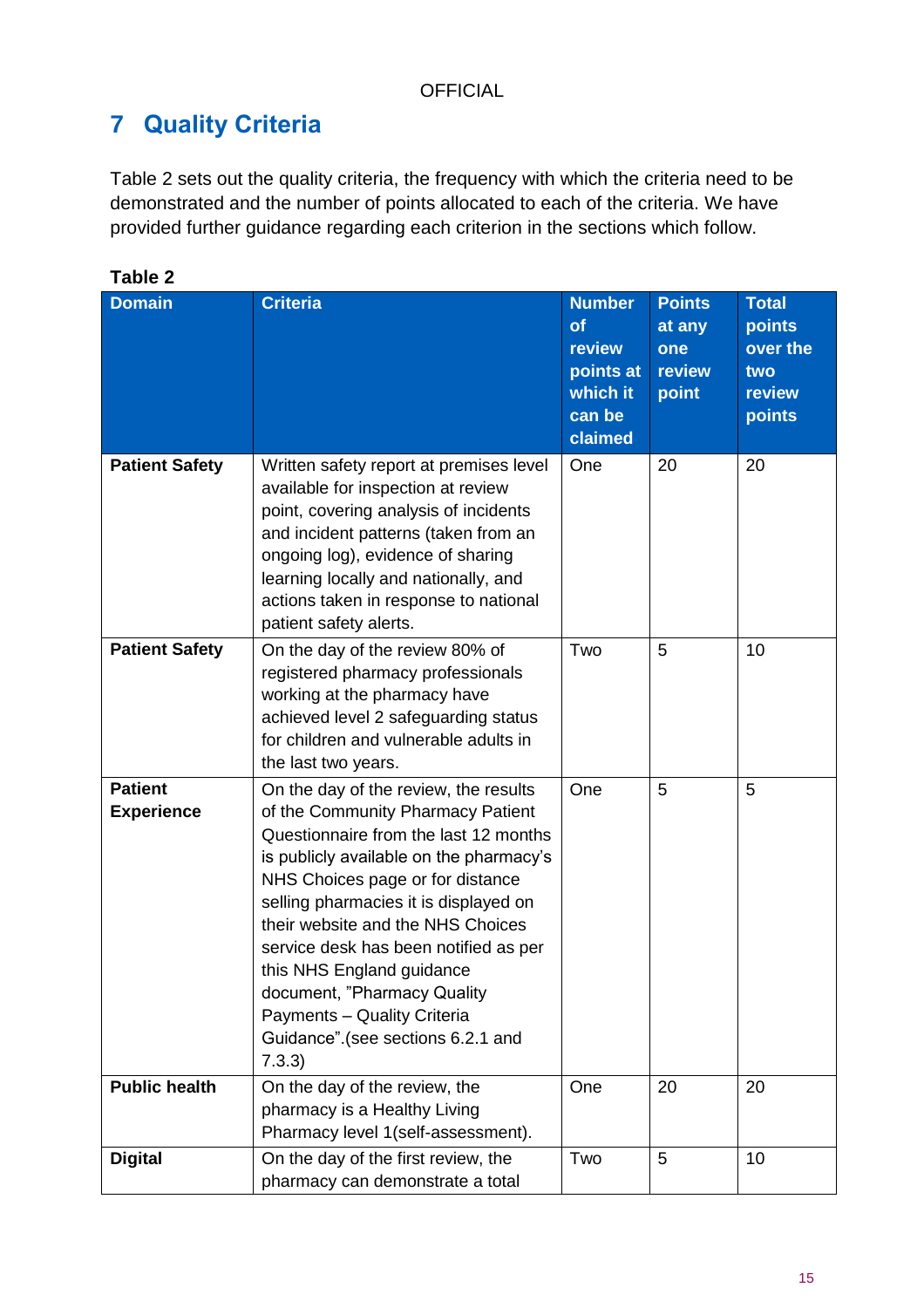| <b>Domain</b>                           | <b>Criteria</b>                                                                                                                                                                                                                                                                                                                                                                                                                    | <b>Number</b><br>of<br>review<br>points at<br>which it<br>can be<br>claimed | <b>Points</b><br>at any<br>one<br>review<br>point            | <b>Total</b><br>points<br>over the<br>two<br>review<br>points |
|-----------------------------------------|------------------------------------------------------------------------------------------------------------------------------------------------------------------------------------------------------------------------------------------------------------------------------------------------------------------------------------------------------------------------------------------------------------------------------------|-----------------------------------------------------------------------------|--------------------------------------------------------------|---------------------------------------------------------------|
|                                         | increase in access to Summary Care<br>Records (from Monday 27 June 2016<br>to Sunday 27 November 2016<br>compared to Monday 28 November<br>2016 to Sunday 30 April 2017); and<br>on the day of the second review, the<br>pharmacy can demonstrate a total<br>increase in access to Summary Care<br>Records (from Monday 3 October<br>2016 to Sunday 30 April 2017<br>compared to Monday 1 May 2017 to<br>Sunday 26 November 2017). |                                                                             |                                                              |                                                               |
| <b>Digital</b>                          | On the day of the review, the<br>pharmacy's NHS 111 Directory of<br>Services entry is up to date.                                                                                                                                                                                                                                                                                                                                  | Two                                                                         | 2.5                                                          | 5                                                             |
| <b>Clinical</b><br><b>Effectiveness</b> | On the day of the review, the<br>pharmacy can show evidence of<br>asthma patients, for whom more than<br>6 short acting bronchodilator inhalers<br>were dispensed without any<br>corticosteroid inhaler within a 6 month<br>period, are referred to an appropriate<br>health care professional for an asthma<br>review.                                                                                                            | Two                                                                         | 10                                                           | 20                                                            |
| <b>Workforce</b>                        | On the day of the review, 80% of all<br>pharmacy staff working in patient<br>facing roles are trained 'Dementia<br>Friends'                                                                                                                                                                                                                                                                                                        | Two                                                                         | 5                                                            | 10                                                            |
|                                         |                                                                                                                                                                                                                                                                                                                                                                                                                                    |                                                                             | Total<br>number<br>of points<br>across<br>the two<br>reviews | 100                                                           |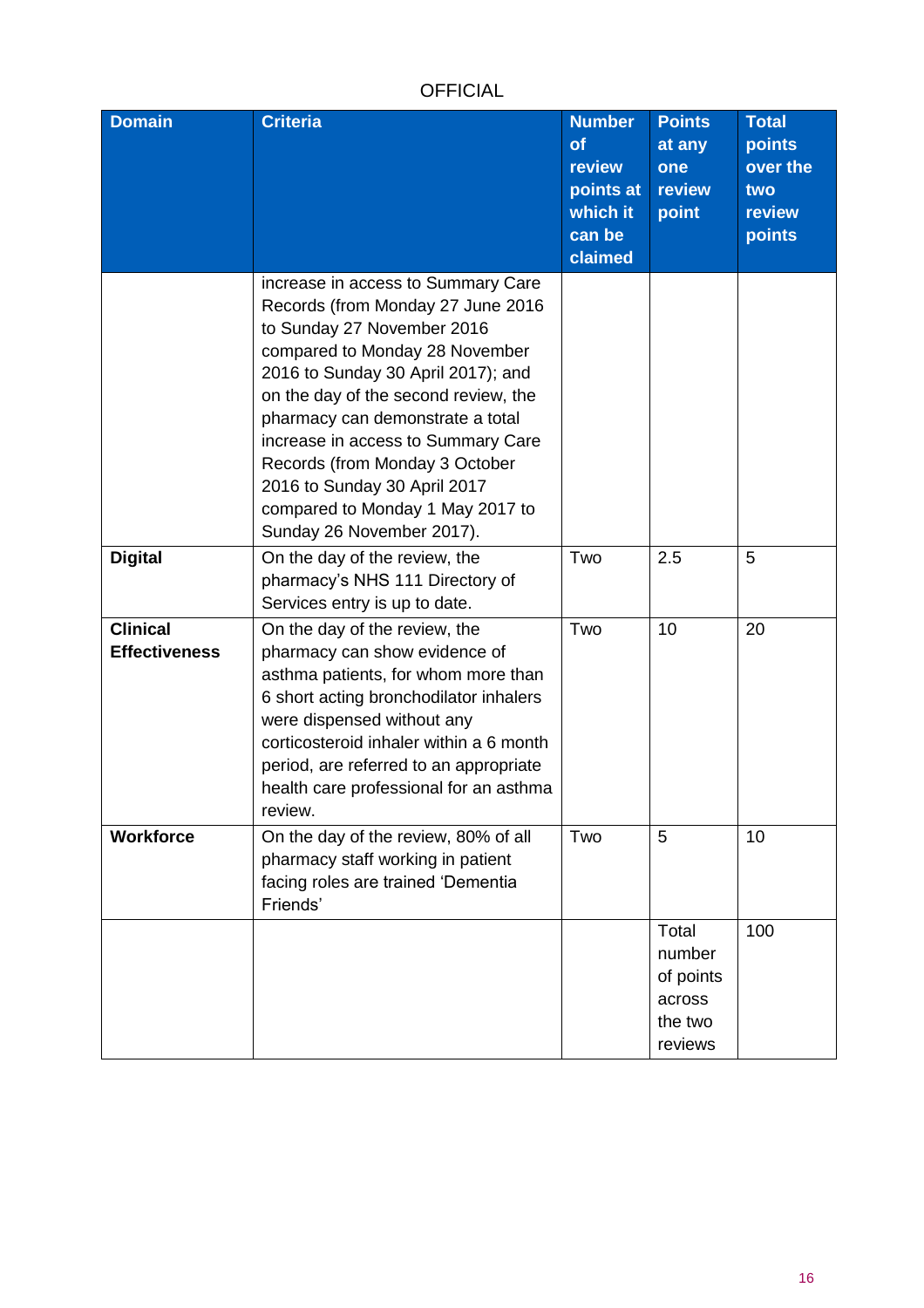### <span id="page-16-0"></span>**7.1 Written Patient Safety Report**

### **Patient Safety**

Written safety report at premises level available for inspection at review point, covering analysis of incidents and incident patterns (taken from an ongoing log), evidence of sharing learning locally and nationally, and actions taken in response to national patient safety alerts.

This quality criterion is claimable only once (at either review point) and is worth 20 points.

The written safety report should be specific to each individual pharmacy and should be a summary that reflects the events taking place in that pharmacy. Contractors are encouraged to work with other pharmacies to share their learning.

### <span id="page-16-1"></span>**7.1.1 Aim/Rationale**

The aim of this criterion is to foster a culture of learning and continuous improvement in every pharmacy with regard to patient safety. It is based on the following principles that have been developed in collaboration with community pharmacy Medication Safety Officers (MSOs) and stakeholders to support the production of the written patient safety report. These are complementary to the principles of incident reporting which can be found <u>here</u><sup>8</sup>.

- 1. Incidents to be considered in the report should include errors or near misses that involve medication that have caused patient harm or had the potential to do so. Errors picked up early in the dispensing process or documentation errors would therefore not be included.
- 2. The aim of a pharmacy written patient-safety report is to recognise and support development of a safety culture. In particular, the report should demonstrate continuous improvement through reviewing and reflecting on errors.
- 3. Where errors occur, a proportional response to changes and safety measures should be taken. Contractors should take care that in focusing on one area for improvement, they are not neglecting others.
- 4. Where human intervention is involved, the potential for error exists. Using systems and processes to support staff to make the correct decision or take the right action improves safety. Care should be taken in developing these processes so that they are user friendly, otherwise they risk not being followed correctly, increasing the risk of error.

a<br>8 <http://pharmacyvoice.com/resource/patient-safety-incident-reporting-principles/>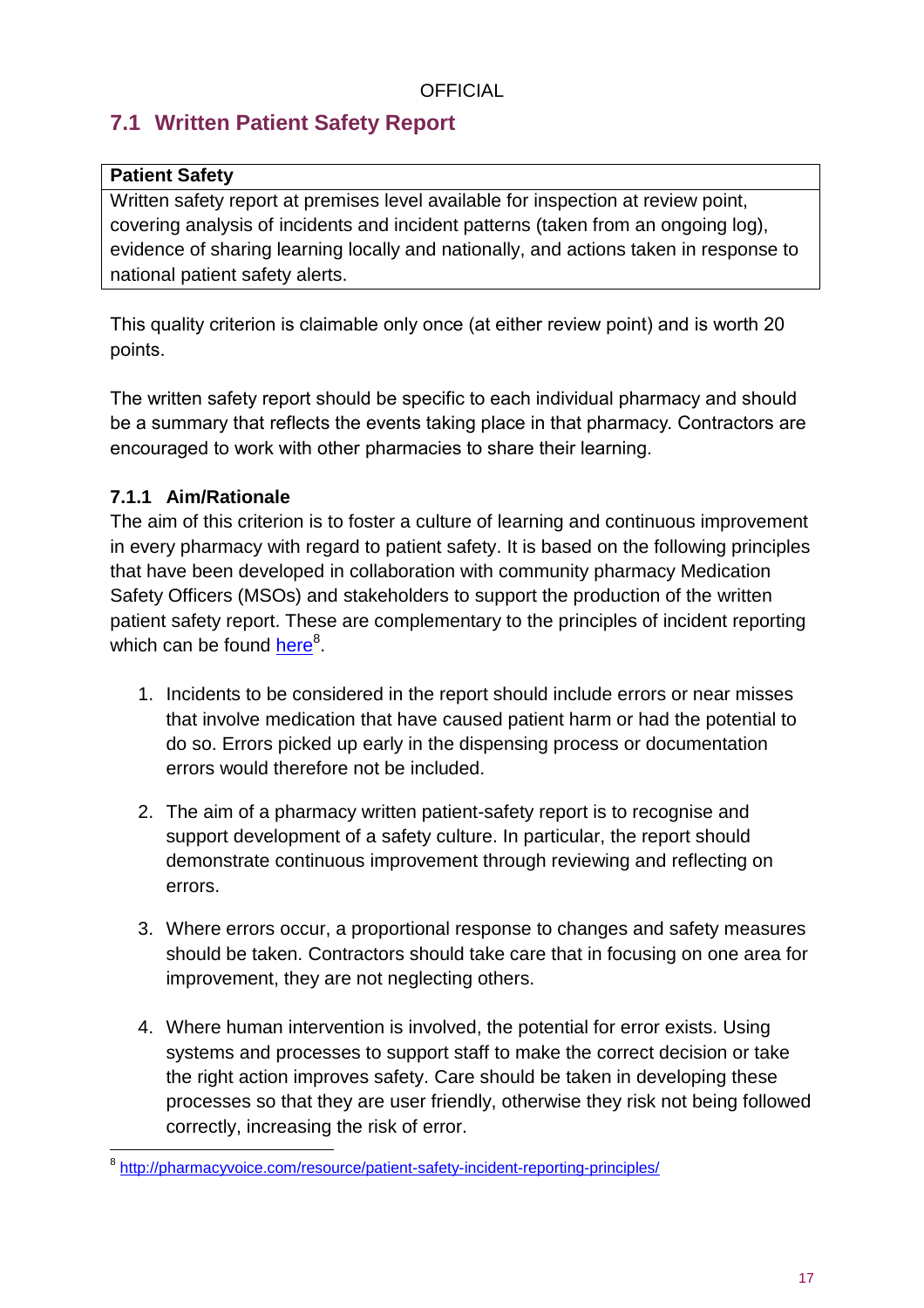5. The best barriers to error are the simplest and often rely on physical measures.

Error occurs when a complex set of circumstances converge and make it possible. Understanding the relationships between circumstances requires the gathering of information, followed by analysis and reflection. This is why it is important that contractors review errors and share their learning.

Community pharmacies are already required to record patient safety incidents in an incident log. Reporting these to the National Reporting and Learning Service (NRLS) is a professional responsibility as described in the [Professional standards for the](http://www.rpharms.com/support-pdfs/rslar-standards-nov-2016.pdf) <u>[reporting, learning, sharing, taking action and review of incidents](http://www.rpharms.com/support-pdfs/rslar-standards-nov-2016.pdf)</u><sup>9</sup>. Contractors can report these using an e-form (available [here](http://www.nrls.npsa.nhs.uk/report-a-patient-safety-incident/)<sup>10</sup>) or use other systems that meet the required standards.

### <span id="page-17-0"></span>**7.1.2 Reporting**

In order to meet this quality criterion, contractors should:

- collate incidents and near misses from an ongoing log;
- analyse these and look for patterns:
- reflect on the learning from these;
- take actions to minimise future risk from repeated errors; and
- share their learning (both locally and nationally).

This should then be documented in a written patient safety report. The report must also include evidence of specific actions taken by the pharmacy in response to local errors and national patient safety alerts issued by the [Central Alerting System](https://www.cas.dh.gov.uk/Home.aspx)<sup>11</sup>.

You can find out more about Patient Safety Alerts on the [NHS England](https://www.england.nhs.uk/patientsafety/psa/)<sup>12</sup> and NHS  $Improvement<sup>13</sup>$  $Improvement<sup>13</sup>$  websites.

Contractors may wish to use the template in Annex 1 to collate and review patient safety incidents each month. Contractors can then use the outputs of these forms to complete their annual written patient safety report. Annex 2 provides a template to create this report for contractors to use should they choose. The report does not need to be routinely submitted to NHS England but contractors should ensure that a copy of the report is kept in the pharmacy.

 $\overline{a}$ 

<sup>9</sup> <http://www.rpharms.com/support-pdfs/rslar-standards-nov-2016.pdf>

<http://www.nrls.npsa.nhs.uk/report-a-patient-safety-incident/>

<sup>11</sup> <https://www.cas.dh.gov.uk/Home.aspx>

<sup>12</sup> <https://www.england.nhs.uk/patientsafety/psa/>

<sup>13</sup> <https://improvement.nhs.uk/resources/patient-safety-alerts/>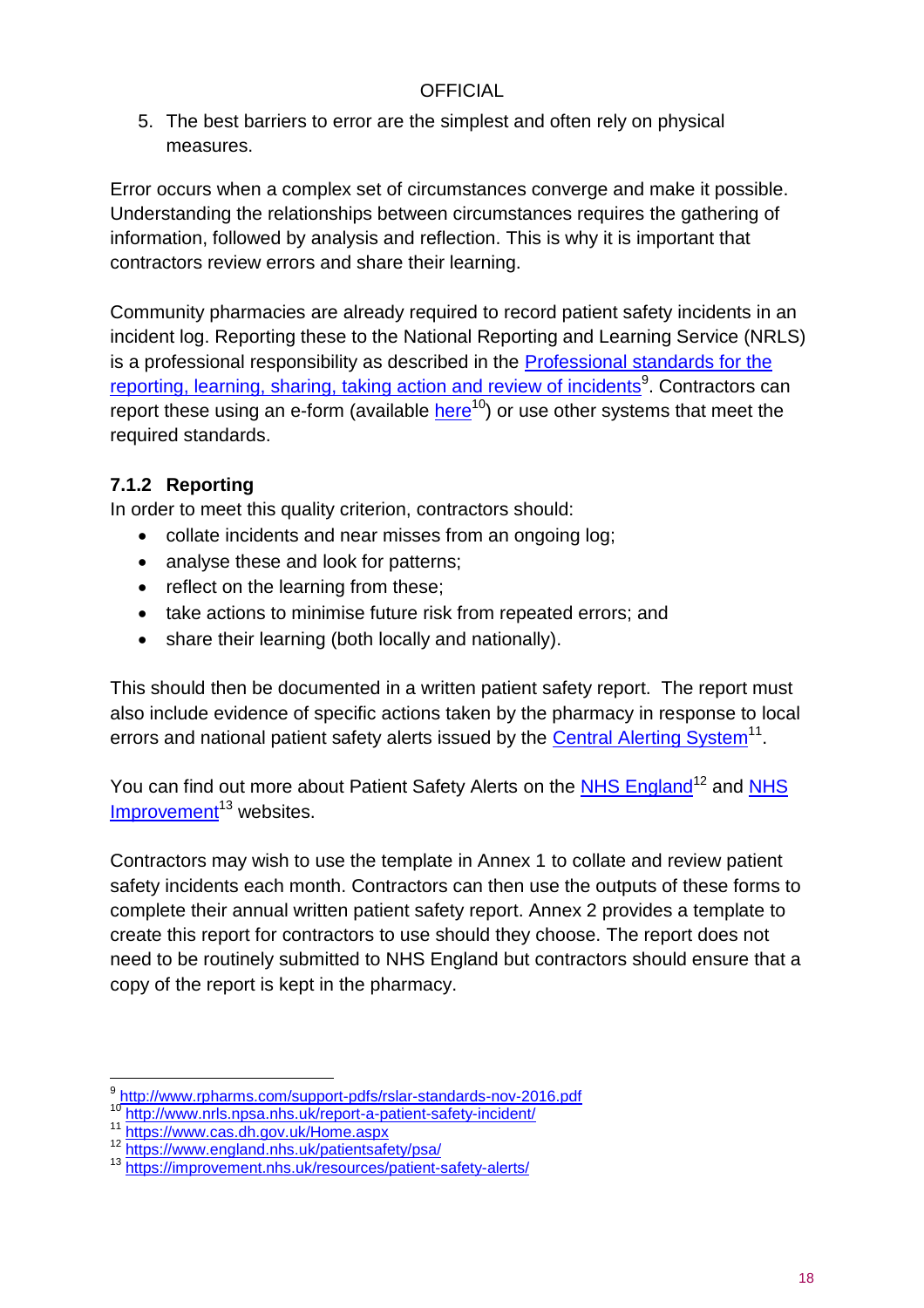There are a number of different ways that contractors can share learning locally. This might take the form of a meeting with local general practices to share learning from incidents or near misses, sharing learning with other local pharmacies, a Local Pharmaceutical Committee (LPC), Local Professional Network (LPN) or Local Practice Forum (LPF) event, or sharing via a newsletter.

Further support for individual community pharmacies to meet this quality criterion will be made available via NHS Improvement through the network of community pharmacy MSOs.

Contractors will be required to declare via the NHS BSA online declaration page that they meet this criterion.

### <span id="page-18-0"></span>**7.2 Safeguarding**

#### **Patient Safety**

On the day of the review 80% of registered pharmacy professionals working at the pharmacy have achieved level 2 safeguarding status for children and vulnerable adults in the last two years.

This quality criterion is claimable at both review points and is worth five points at each review point, ten points in total.

### <span id="page-18-1"></span>**7.2.1 Aim/Rationale**

The aim of this quality criterion is to ensure that all pharmacy professionals are fully aware of their role in safeguarding vulnerable adults and children and that they are confident in what to look out for and what action to take should safeguarding concerns arise.

While the target for achievement of this criterion is set at 80% of registered pharmacy professionals, best practice is that all staff should undergo safeguarding training. Non-registered pharmacy staff may wish to consider undertaking level 1 training (which is available as online training from the Centre for Pharmacy Postgraduate Education (CPPE)).

### <span id="page-18-2"></span>**7.2.2 Reporting**

This requirement covers all registered pharmacy professionals (pharmacists and pharmacy technicians) working in the pharmacy including locums (this excludes preregistration graduates, although it is good practice that they are trained in safeguarding). Each registered pharmacy professional working in the pharmacy on the day of the review (i.e. 28 April 2017 or 24 November 2017) count as one, regardless of how many hours they have worked.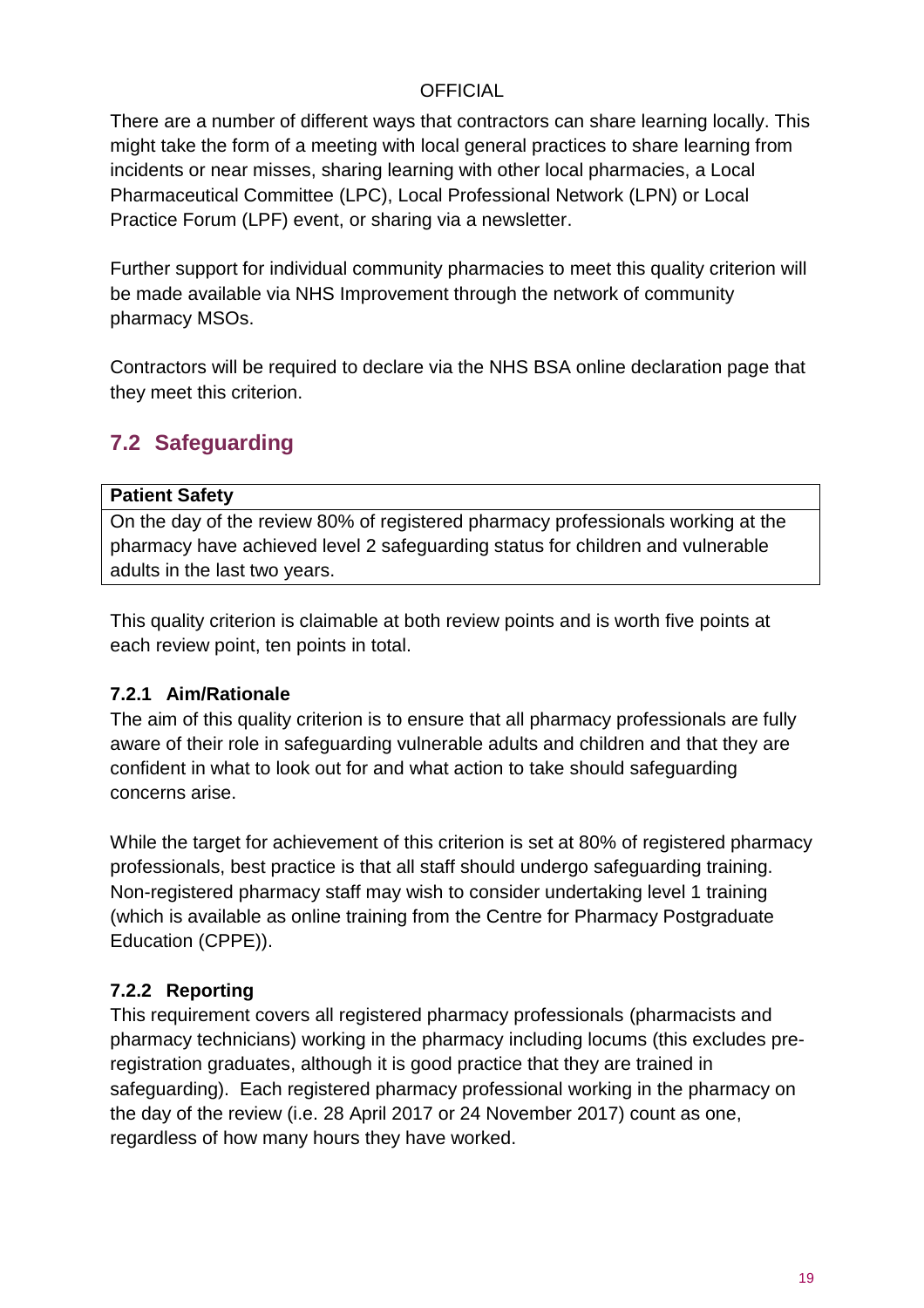For example, a pharmacy with five registered pharmacy professionals working in the pharmacy on 28 April 2017 will need to ensure that at least four of them have completed a level 2 safeguarding course and have the certification to demonstrate this.

Training must have been completed within two years of the review date, so for the first review date on 28 April 2017 this means the period 29 April 2015 to 28 April 2017 and for the second review date on 24 November 2017 this means from 25 November 2015 to 24 November 2017.

Level 2 safeguarding training is available to all pharmacists and pharmacy technicians registered with the General Pharmaceutical Council (GPhC) via the [CPPE](https://www.cppe.ac.uk/)<sup>14</sup>. Pharmacists and pharmacy technicians must register (free of charge) on the CPPE website in order to complete the training.

Once the training and associated e-assessment has been completed, a certificate of completion is stored by CPPE in the personal record for each learner. Pharmacists and pharmacy technicians can download the certificate to provide evidence of completion. For staff who completed their training with CPPE previously, certificates of completion can also be found in their personal record.

Level 2 safeguarding training may also be available (or have been previously provided) via local training sessions organised by CCGs, NHS England, local authorities or other providers, including in-house training. Staff should retain proof that they have completed the training (such as a certificate of completion). Where no suitable evidence is provided, staff could complete the CPPE e-assessment in order to obtain evidence of having acquired the necessary knowledge to meet the level 2 requirements. Contractors should ensure that evidence of this training is kept within the pharmacy.

Staff who have completed the previous version of the CPPE e-learning (or learning via another route), before 29 April 2015 for the first review, or before 25 November 2015 for the second review, will need to successfully compete an assessment to obtain evidence that their knowledge is up to date. This could be the CPPE eassessment and it may be necessary for them to undertake additional training in order to refresh their knowledge.

Contractors will be required to confirm that 80% of staff working on the review date have achieved the Level 2 safeguarding. This will be declared through the NHS BSA online declaration page.

l <sup>14</sup> <https://www.cppe.ac.uk/>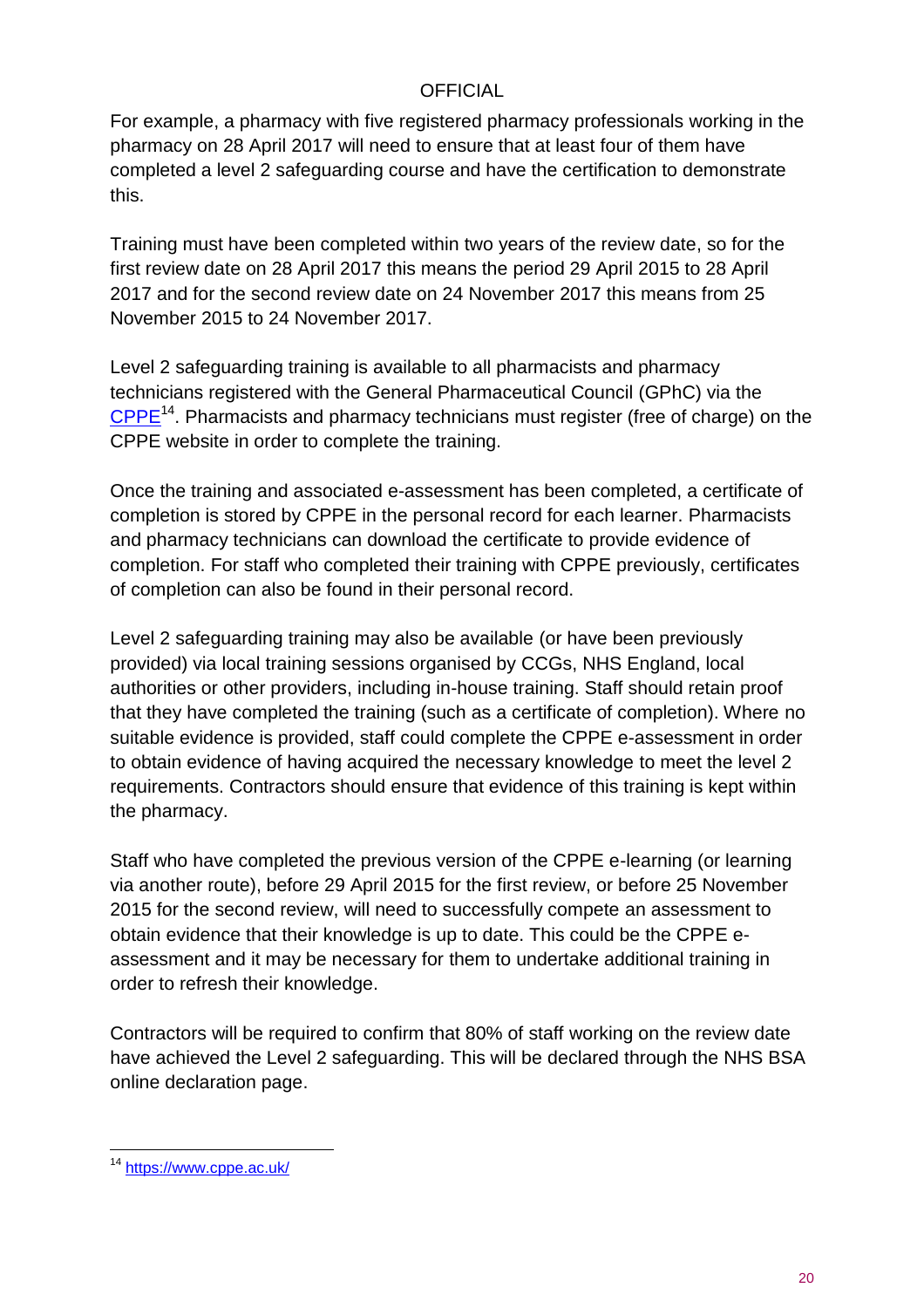### <span id="page-20-0"></span>**7.3 Community Pharmacy Patient Questionnaire available on the pharmacy's NHS Choices page**

### **Patient Experience**

On the day of the review, the results of the Community Pharmacy Patient Questionnaire from the last 12 months is publicly available on the pharmacy's NHS Choices page or for distance selling pharmacies it is displayed on their website and the NHS Choices service desk has been notified as per the NHS England guidance document, "Pharmacy Quality Payments – Quality Criteria Guidance".

This quality criterion is claimable once (at either review point) and is worth five points.

### <span id="page-20-1"></span>**7.3.1 Aim/Rationale**

The Community Pharmacy Patient Questionnaire (CPPQ) allows patients to provide valuable feedback to community pharmacies on the services they provide. The aim of this quality criterion is to be open about the performance of the pharmacy, to publicise what it is doing well and what it is doing to improve in response to feedback from patients and the public.

In the longer-term, NHS Choices will be developed to allow for the CPPQ to be uploaded in a way that is more accessible to NHS Choices users and will ensure that the CPPQ information for each pharmacy looks the same and can be compared.

### <span id="page-20-2"></span>**7.3.2 Reporting**

In order to meet this quality criterion, the results of the CPPQ from the last 12 months must be uploaded to the pharmacy's NHS Choices profile by the contractor in a Portable Document Format (PDF) file format. This will be achieved by the contractor creating a news item within the overview section of the profile.

To do this, contractors must:

- a) add the text "Community Pharmacy Patient Questionnaire 2016/17" in the Title of the news item;
- b) upload a PDF titled "CPPQ";
- c) add "Pharmacy Patient Questionnaire" as the document title; and
- d) add "1" in the Display order field.

The PDF file must be uploaded as a news item, in the overview section of the profile with the heading CPPQ. Please note that if the naming conventions are not followed as outlined, the pharmacy will not appear on the report, provided by NHS Choices to NHS England, validating that the pharmacy meets this quality criterion.

In order that the CPPQ is presented in a way that NHS Choices users can easily understand and interpret, the following introductory text must be inserted by the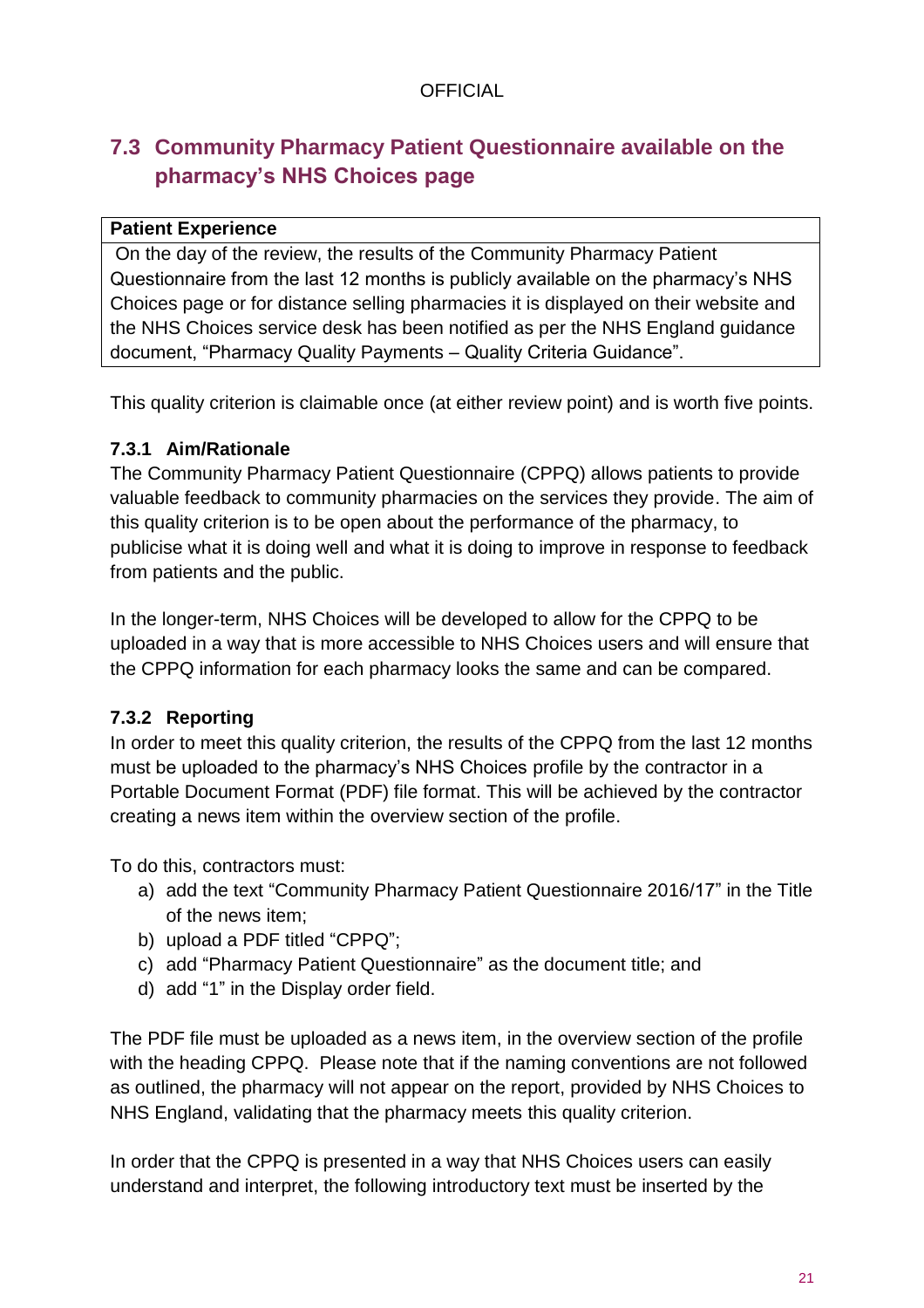contractor into the 'description text' field of the news item so that it will appear before the questionnaire report:

*Every year we undertake an annual patient survey to enable our patients to provide valuable feedback on the services that we provide. The survey, undertaken by all community pharmacies in England, is called the Community Pharmacy Patient Questionnaire. The report of our survey results allows us to identify the areas where we are performing most strongly, the areas for improvement and the actions required to address issues raised by respondents. Our results for 2016/17 are provided here*.

A user guide on uploading the CPPQ onto a NHS Choices profile is available <u>[here](http://www.nhs.uk/aboutNHSChoices/professionals/Pages/manage-profiles-faq.aspx)</u><sup>15</sup>.

A standard template has been developed to collate and analyse the responses received in the CPPQ, and then use the data to populate a report containing the required information to report the results of the CPPQ which is available [here](http://psnc.org.uk/contract-it/essential-service-clinical-governance/cppq/)<sup>16</sup>. The reporting section of the template which may be uploaded as a PDF onto the NHS Choices website; as described above, is included in this guidance in Annex 3.

Contractors will be required to declare through the NHS BSA online declaration page that they have uploaded their 2016/2017 CPPQ report to their NHS Choices profile.

### <span id="page-21-0"></span>**7.3.3 Distance Selling Pharmacies**

DSPs may display the results of their latest CPPQ on their website. This should be the same website that is listed in their NHS Choices entry (see section 6.3). Once a DSP has published their latest CPPQ results on their website to qualify for the Quality Payments Scheme, they must notify the NHS Choices service desk [\(nhschoicesservicedesk@nhs.net\)](mailto:nhschoicesservicedesk@nhs.net) including "distance selling pharmacy" in the subject line and provide a link to the publication.

DSPs will be required to declare through the NHS BSA online declaration page that they have uploaded their 2016/2017 CPPQ report onto their website which is accessible via NHS Choices.

### <span id="page-21-1"></span>**7.4 Healthy Living Pharmacy (HLP), Level 1**

#### **Public Health**

On the day of the review, the pharmacy is a Healthy Living Pharmacy level 1 (selfassessment).

l <sup>15</sup> <http://www.nhs.uk/aboutNHSChoices/professionals/Pages/manage-profiles-faq.aspx>

<sup>16</sup> <http://psnc.org.uk/contract-it/essential-service-clinical-governance/cppq/>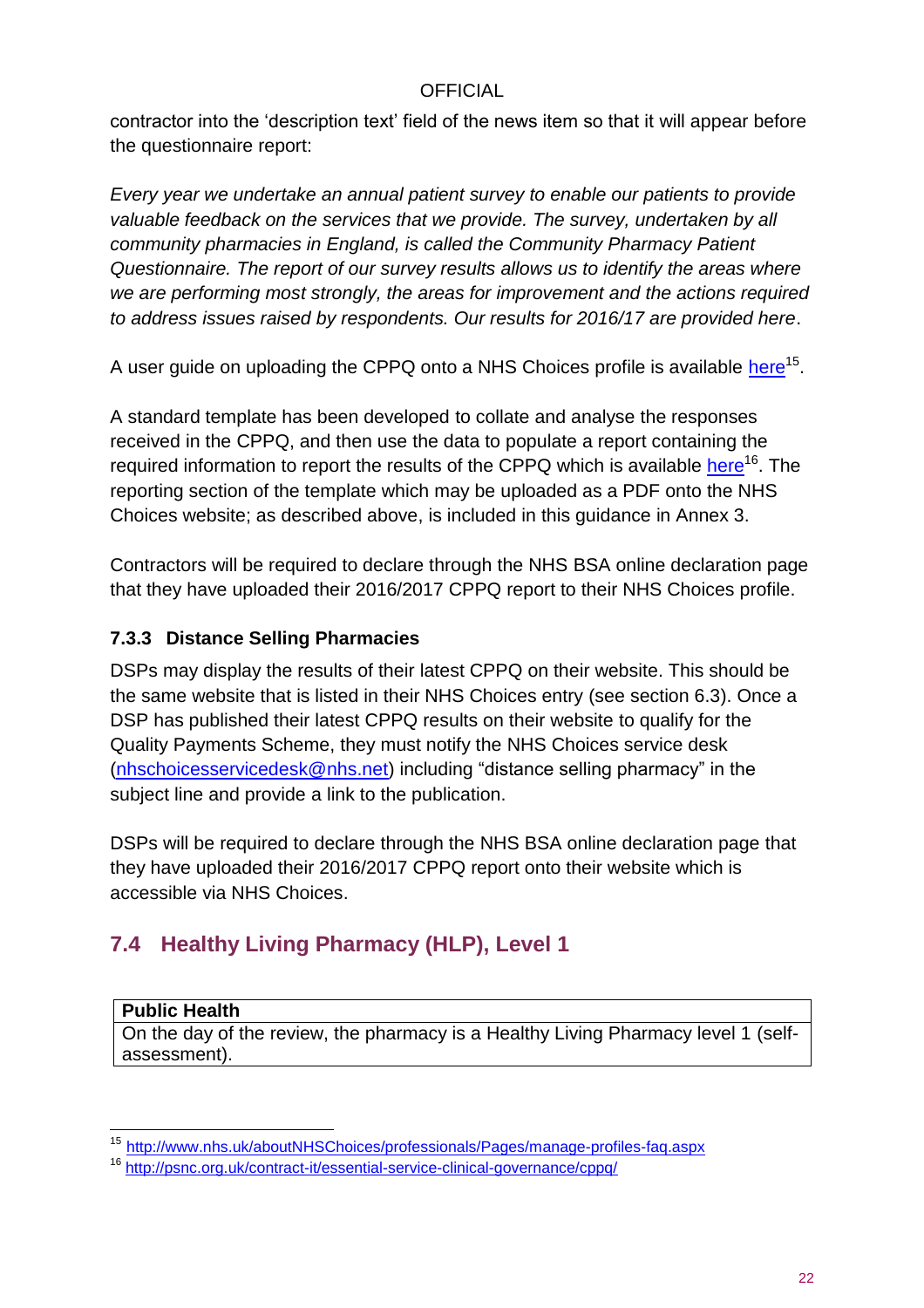This quality criterion is claimable only once (at either review point) and is worth 20 points.

### <span id="page-22-0"></span>**7.4.1 Aim/Rationale**

The aim of this quality criterion is to maximise the role of the pharmacy in prevention of ill health, reduction of disease burden, reduction of health inequalities and in support of health and wellbeing. The Healthy Living Pharmacy (HLP) concept is designed to develop (in respect of health and wellbeing services):

- the community pharmacy workforce;
- community pharmacy engagement with the general public (including "Making Every Contact Count");
- community pharmacy engagement with local stakeholders such as local authorities, voluntary organisations and other health and social care professionals; and
- the environment in which health and wellbeing services are delivered.

### <span id="page-22-1"></span>**7.4.2 Reporting**

l

In order to meet this quality criterion, the pharmacy must on the day of the review be meeting the requirements of a level 1 HLP as defined by Public Health England  $(PHE)^{17}$  $(PHE)^{17}$  or have been accredited as an HLP locally between 1 December 2014 and 28 April 2017.

This may be demonstrated in one of the following ways:

- an entry in the Royal Society for Public Health (RSPH) [online register](https://www.rsph.org.uk/our-services/registration-healthy-living-pharmacies-level1/assessment-of-compliance.html)<sup>18</sup> as a profession-led self-assessed HLP level 1 that has **not** been previously accredited; or
- a copy of the signed and dated documentation that demonstrates that between 1 December 2014 and 28 April 2017 the pharmacy was accredited as a HLP level 1 locally. Pharmacies that have been accredited between 1 December 2014 and 28 April 2017, do not need to go through the professionled self-assessment process led by PHE to qualify for the quality payment and therefore do not need to register with the RSPH registry; or
- a copy of the signed and dated documentation that demonstrates that the pharmacy was accredited as a HLP level 1 prior to 1 December 2014 **and** that the contractor has completed the profession led self-assessment and are meeting the requirements of a level 1 HLP as defined by  $\overline{\mathsf{PHE}^{17}}$  on the day of the review, without the pharmacy being listed on the RSPH registry.

<sup>&</sup>lt;sup>17</sup> [https://www.gov.uk/government/uploads/system/uploads/attachment\\_data/file/538638/HLP](https://www.gov.uk/government/uploads/system/uploads/attachment_data/file/538638/HLP-quality-criteria-and-self-assessement-process.pdf)[quality-criteria-and-self-assessement-process.pdf](https://www.gov.uk/government/uploads/system/uploads/attachment_data/file/538638/HLP-quality-criteria-and-self-assessement-process.pdf)

<sup>18</sup> [https://www.rsph.org.uk/our-services/registration-healthy-living-pharmacies-level1/assessment-of](https://www.rsph.org.uk/our-services/registration-healthy-living-pharmacies-level1/assessment-of-compliance.html)[compliance.html](https://www.rsph.org.uk/our-services/registration-healthy-living-pharmacies-level1/assessment-of-compliance.html)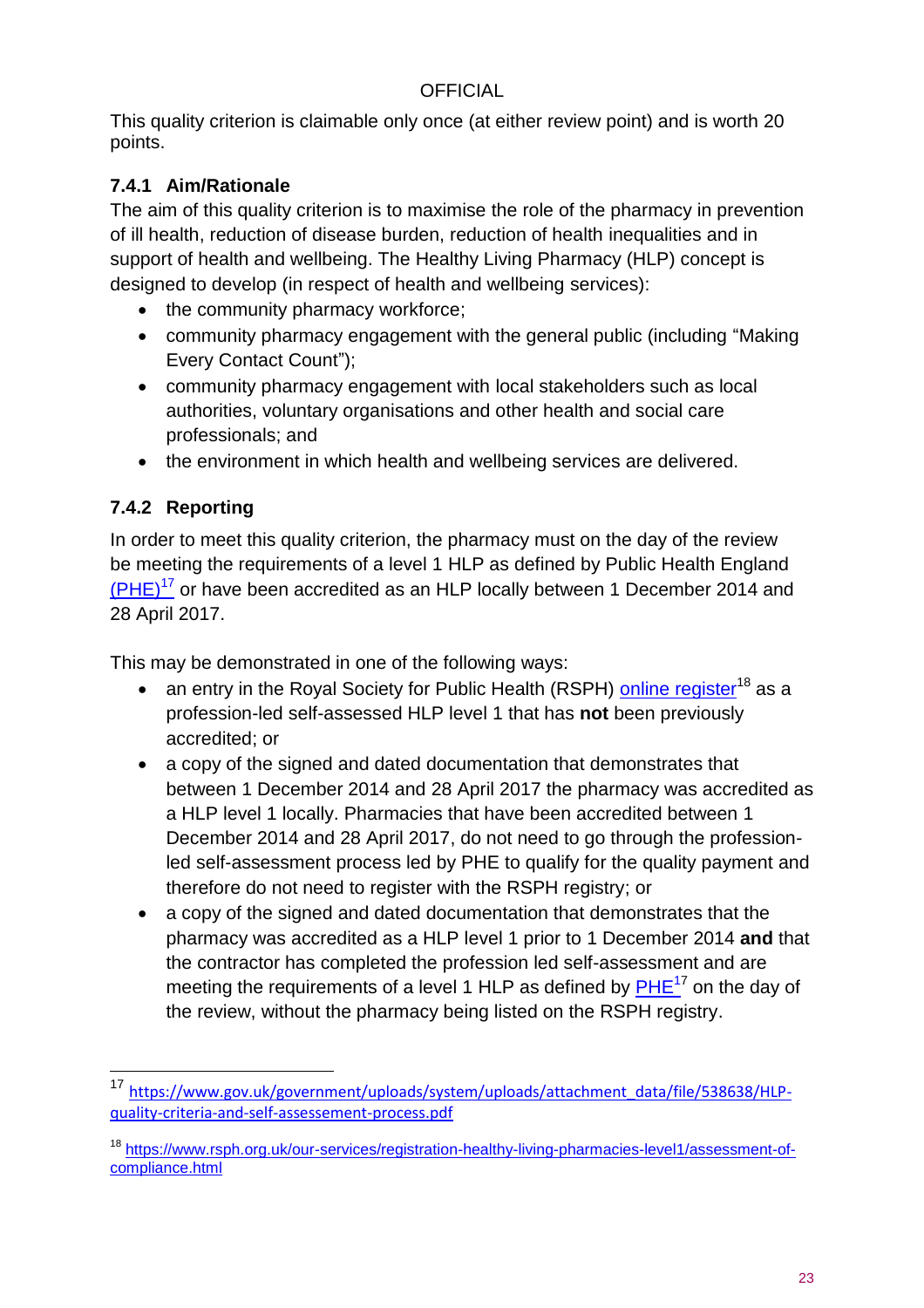### <span id="page-23-0"></span>**7.4.3 Pharmacies wishing to become Healthy Living Pharmacies for the first time**

Please note that registration with the RSPH registry has been commissioned by PHE and is only open to those pharmacies that have undertaken the profession led selfassessment process and have not been previously accredited as an HLP. This registry is a pilot and is open to a limited number of pharmacies for a limited period of time. Pharmacies wishing to meet this criterion should access the registry [here](https://www.rsph.org.uk/our-services/registration-healthy-living-pharmacies-level1/assessment-of-compliance.html)<sup>18</sup>.

Further information for pharmacies who self-assess themselves as meeting the requirements of a level 1 HLP as defined by  $PHE^{19}$  after 28 April 2017 will be published <u>here</u><sup>1</sup>.

### <span id="page-23-1"></span>**7.5 Summary Care Record**

#### **Digital**

On the day of the first review, the pharmacy can demonstrate a total increase in access to Summary Care Records (from Monday 27 June 2016 to Sunday 27 November 2016 compared to Monday 28 November 2016 to Sunday 30 April 2017); and on the day of the second review, the pharmacy can demonstrate a total increase in access to Summary Care Records (from Monday 3 October 2016 to Sunday 30 April 2017 compared to Monday 1 May 2017 to Sunday 26 November 2017).

This quality criterion can be claimed at both review points and is worth five points at each review point, ten points in total.

### <span id="page-23-2"></span>**7.5.1 Aim/Rationale**

The aim of this quality criterion is to encourage pharmacies to access information about the patient to support clinical decision-making. Summary Care Records (SCRs) should be accessed as part of daily practice when required to support professional decision making. Examples of use in practice include resolving prescription queries, advising patients on suitable medication, providing emergency supplies and when carrying out medication reviews.

### <span id="page-23-3"></span>**7.5.2 Reporting**

To claim for this quality criterion at either review point, the pharmacy must have access to the SCR and must have accessed the SCR on at least one more occasion in period 2 compared to period 1.

l <sup>19</sup> [https://www.gov.uk/government/uploads/system/uploads/attachment\\_data/file/538638/HLP-quality](https://www.gov.uk/government/uploads/system/uploads/attachment_data/file/538638/HLP-quality-criteria-and-self-assessement-process.pdf)[criteria-and-self-assessement-process.pdf](https://www.gov.uk/government/uploads/system/uploads/attachment_data/file/538638/HLP-quality-criteria-and-self-assessement-process.pdf)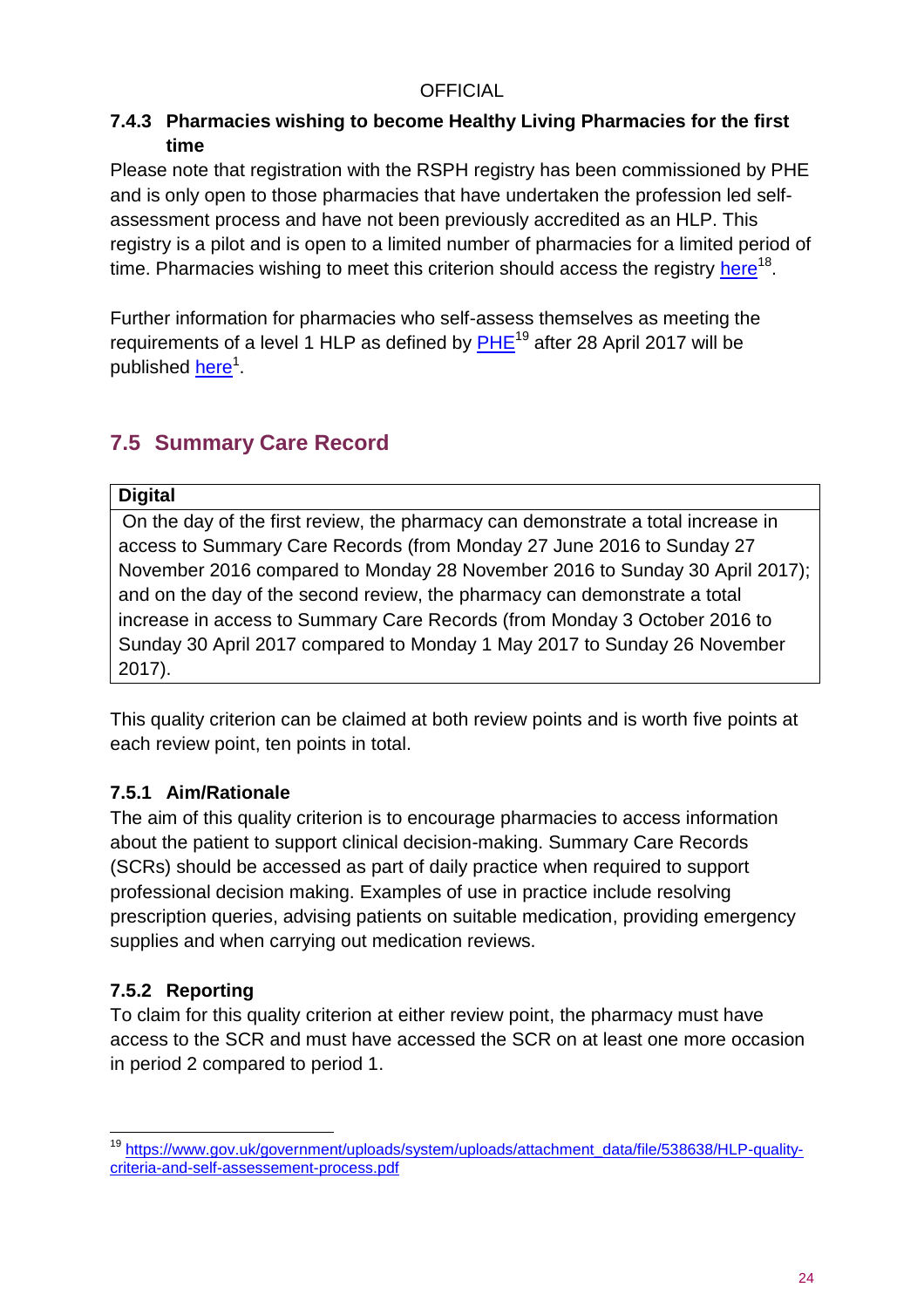It is noted that NHS Digital report the number of times a pharmacy has accessed the SCR in full weeks (Monday to Sunday), therefore NHS England has agreed with NHS Digital that a Quality Payments SCR Viewing calculator will be provided. This will show the number of times the pharmacy has viewed the SCR in period 1 and period 2 (as defined in Table 3). NHS England will accept an increase from period 1 to period 2 shown in the NHS Digital calculator available [here](https://digital.nhs.uk/summary-care-records/community-pharmacy/statistics-progress)<sup>20</sup> as evidence of meeting this quality criterion.

| For 28 April 2017 review | Period 1 is Monday 27  | Period 2 is Monday 28    |  |  |  |
|--------------------------|------------------------|--------------------------|--|--|--|
| point                    | June 2016 to Sunday 27 | November 2016 to Sunday  |  |  |  |
|                          | November 2016          | 30 April 2017            |  |  |  |
| For 24 November 2017     | Period 1 is Monday 3   | Period 2 is Monday 1 May |  |  |  |
| review point             | October 2016 to Sunday | 2017 to Sunday 26        |  |  |  |
|                          | 30 April 2017          | November 2017            |  |  |  |

Table 3 – Periods for reviewing access to SCR in relation to the reviews

This information will be updated weekly on Thursdays (with the previous week's viewing figures).

Contractors will be required to confirm via the NHS BSA online declaration page that their use of the SCR has increased from period 1 to period 2 as defined above.

### <span id="page-24-0"></span>**7.6 Directory of Services**

#### **Digital**

On the day of the review, the pharmacy's NHS 111 Directory of Services entry is up to date.

This quality criterion may be claimed at both review points and is worth two and a half points, five points in total.

### <span id="page-24-1"></span>**7.6.1 Aim/Rationale**

For NHS 111 to refer patients appropriately to community pharmacies it is critical that they have access to accurate information about pharmacies, their location, opening hours, and services provided. The aim of this quality criterion is to enable pharmacies, for the first time, to view their NHS 111 Directory of Services (DoS) demographic profile and to provide corrections to that information where necessary. This is so that patients are always given the correct information when they dial NHS 111 for help.

l <sup>20</sup> <https://digital.nhs.uk/summary-care-records/community-pharmacy/statistics-progress>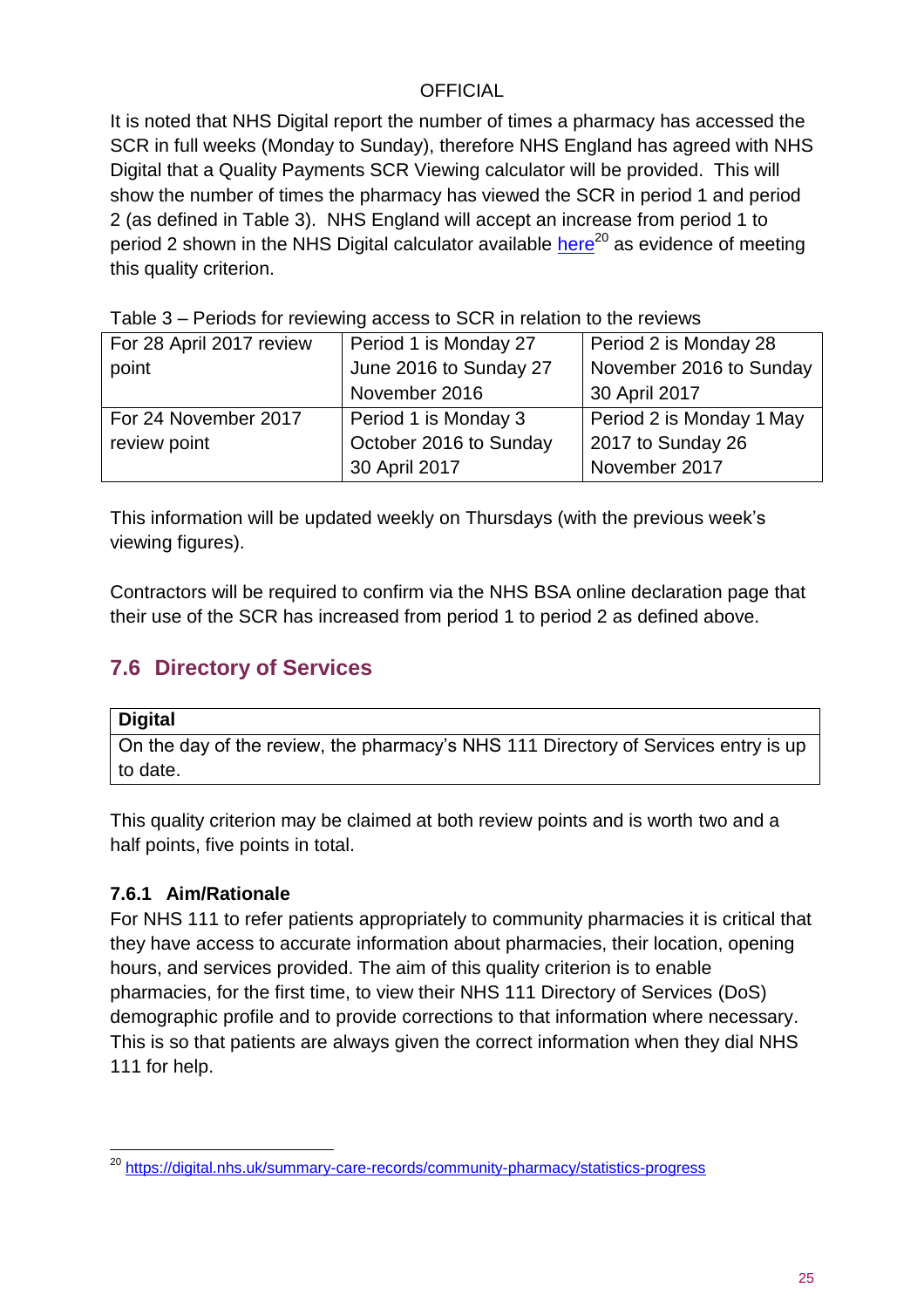### <span id="page-25-0"></span>**7.6.2 Types of DoS profiles**

An individual pharmacy's DoS entry could be made up of one, two or three different DoS profiles, depending on the different services that each pharmacy provides.

Each DoS profile sits in one of four service types on the database:

- A. Pharmacist
- B. Pharmacist Extended Hours
- C. Pharmacist Enhanced Service
- D. Pharmacist Urgent Prescription

Every NHS pharmacy will have one profile for its main service provision sitting in either A or B, depending on the extent of its full opening hours (core and supplementary).

Pharmacies delivering additional services (e.g. minor ailments service, NUMSAS) will have extra profiles in C and/or D.

All DoS profiles that make up an individual pharmacy's DoS entry need to be checked to qualify for the quality payment.

### <span id="page-25-1"></span>**7.6.3 Reporting**

The pharmacy must confirm that the NHS 111 DoS entry for the pharmacy is up to date on the day of the review.

The following demographic information will need to be confirmed:

- ODS code:
- full address details (including postcode);
- normal opening hours;
- bank holiday opening hours until the next review date (i.e. 1 May 2017 (Early May bank holiday), 29 May 2017 (Spring bank holiday) and 28 August 2017 (Summer bank holiday) for the April 2017 review point and 25 December 2017 (Christmas Day) 26 December 2017 (Boxing Day), 1 January 2018 (New Year's Day), 30 March 2018 (Good Friday) and 2 April 2018 (Easter Monday) for the November 2017 review point);
- contact telephone number;
- public-facing website (if available); and
- contact email address for non-patient identifiable data (if available) (this is likely to be different to your NHSmail address if delivering NUMSAS).

The process for checking the DoS entry and requesting any appropriate changes for the first review period of the quality payments is summarised below:

• in March 2017 the pharmacy profile details held on the DoS will be published on the NHS England website *[here](https://www.england.nhs.uk/commissioning/primary-care-comm/pharmacy/manual/pqp/)*<sup>1</sup>;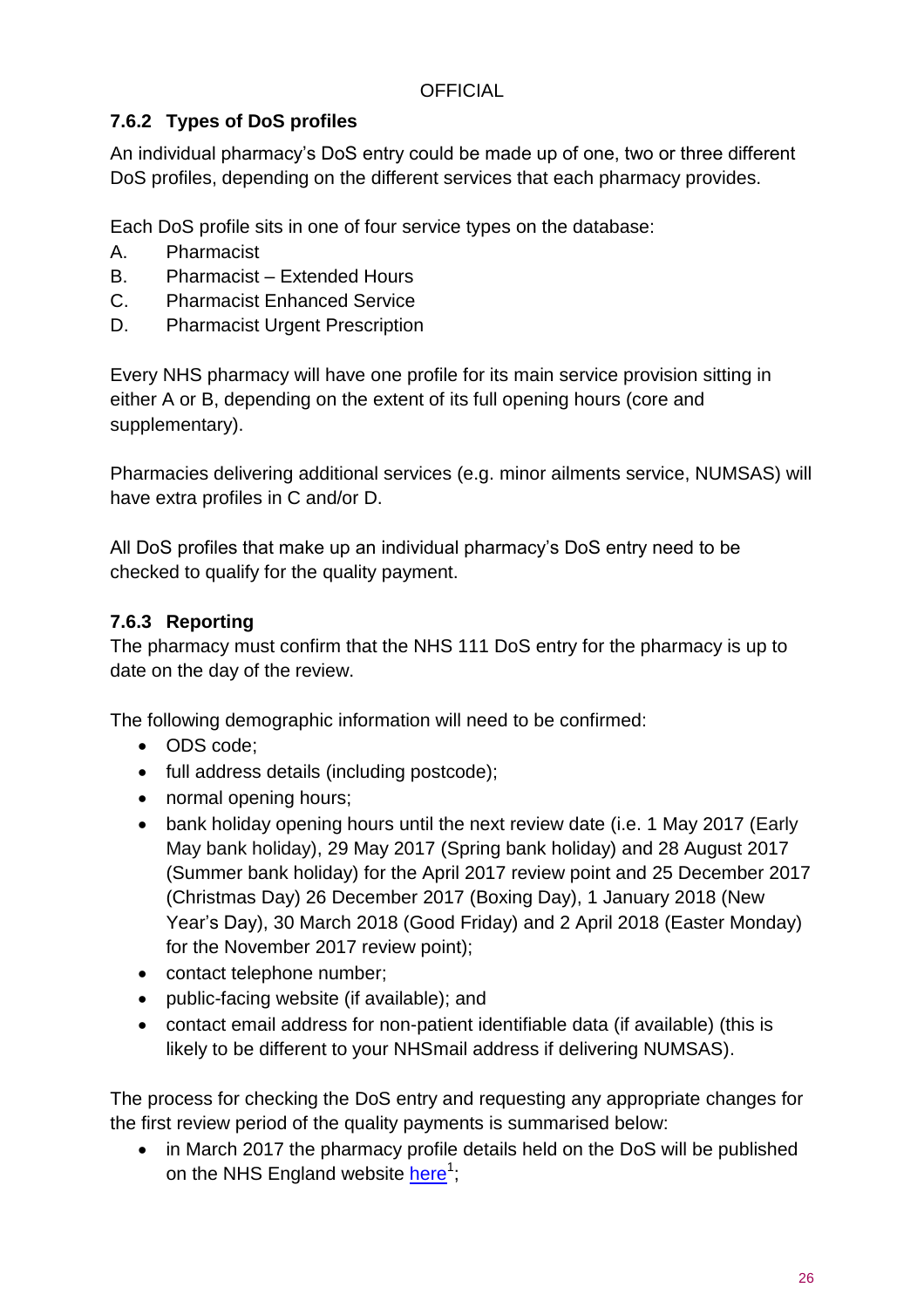- the contractor will be able to find their DoS profile by entering their NHS ODS code (F code) or postcode to find the profile(s) that relate to their pharmacy;
- the contractor will need to review the DoS profile(s) for that pharmacy entry; and
- the contractor will then be required to confirm or amend their DoS details to ensure that they are current and accurate for the review date. This can be achieved by completing the online form *here*<sup>1</sup>.

The contractor will need to confirm that they have checked and, if appropriate, requested appropriate changes to their DoS entry on the NHS BSA online declaration.

Following the April 2017 review point the updated DoS entries will be published [here](https://www.england.nhs.uk/commissioning/primary-care-comm/pharmacy/manual/pqp/)<sup>1</sup> so that all pharmacies are able to review their updated DoS entries ahead of the second review date.

The process for reviewing the DoS entry for the November review date is subject to change and further guidance will be issued when this process is finalised [here](https://www.england.nhs.uk/commissioning/primary-care-comm/pharmacy/manual/pqp/)<sup>1</sup>.

### <span id="page-26-0"></span>**7.6.4 Future access to DoS profiles**

In the future, it is the intention that contractors may access their live NHS 111 DoS entry directly via one (or more) of the following method(s) facilitated by their Regional DoS team or pharmacy system supplier:

- mobile search tool such as the NHS 111 Mobile DoS and MiDoS;
- specific login to the DoS database to view and request changes; and
- look-up of DoS entry details using the ODS code within a pharmacy system.

Further information about which direct access methods have been enabled in your part of the country will be made available [here](https://www.england.nhs.uk/commissioning/primary-care-comm/pharmacy/framework-1618/pqp/)<sup>1</sup>.

The contractor must evidence that the DoS entry is up to date by maintaining a record of how and when they have accessed their information, and provided notification of any changes.

Contractors will be required to confirm via the NHS BSA online declaration page that the pharmacy's DoS profile is up to date.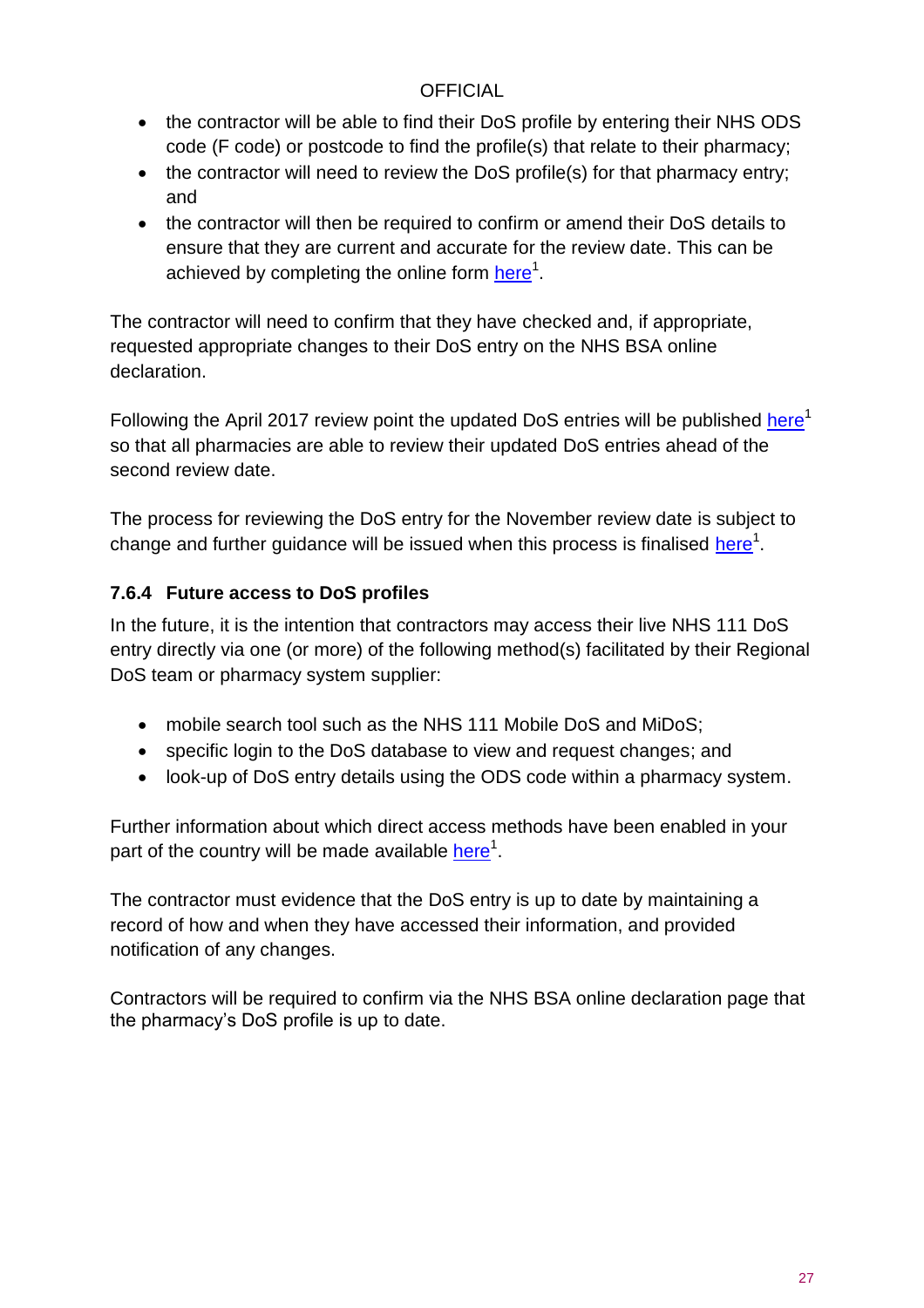### <span id="page-27-0"></span>**7.7 Referral for asthma review**

### **Clinical effectiveness**

On the day of the review, the pharmacy can show evidence of asthma patients, for whom more than 6 short acting bronchodilator inhalers were dispensed without any corticosteroid inhaler within a 6 month period, are referred to an appropriate health care professional for an asthma review.

This quality criterion can be claimed at both review points and is worth ten points at each point, 20 points in total.

### <span id="page-27-1"></span>**7.7.1 Aim/Rationale**

The aim of this quality criterion is for community pharmacy to contribute to reducing preventable deaths from asthma through surveillance of patients' use of inhalers. The quality payment encourages contractors to routinely carry out surveillance of patients' use of inhalers ensuring patients are given appropriate advice and are referred for an asthma review when this is indicated.

The [National Review of Asthma Deaths](https://www.rcplondon.ac.uk/projects/national-review-asthma-deaths) (NRAD)<sup>21</sup> made a number of recommendations to improve the care of people with asthma. This included:

- people with asthma should have a structured review by a healthcare professional with specialist training in asthma**,** at least annually; and
- all asthma patients who have been prescribed more than 12 short-acting reliever (bronchodilator) inhalers in the previous 12 months should be invited for urgent review of their asthma control, with the aim of improving their asthma through education and change of treatment if required.

Pharmacy professionals are in an ideal position to detect the under and over usage of inhalers by asthma patients through surveillance of patients' use of inhalers over a fixed period. These interventions may already be commonplace in pharmacies but this quality payment seeks to ensure this vital information is used to trigger an asthma review as recommended by the NRAD report.

Further information on the importance of surveillance of patients' use of asthma inhalers is included in Annex 4.

### <span id="page-27-2"></span>**7.7.2 Reporting**

Contractors will be required to declare that they have identified any asthma patients receiving more than six short acting bronchodilator (SABA) inhalers within a six month period without any corticosteroid inhalers being dispensed and they have

l <sup>21</sup> <https://www.rcplondon.ac.uk/projects/national-review-asthma-deaths>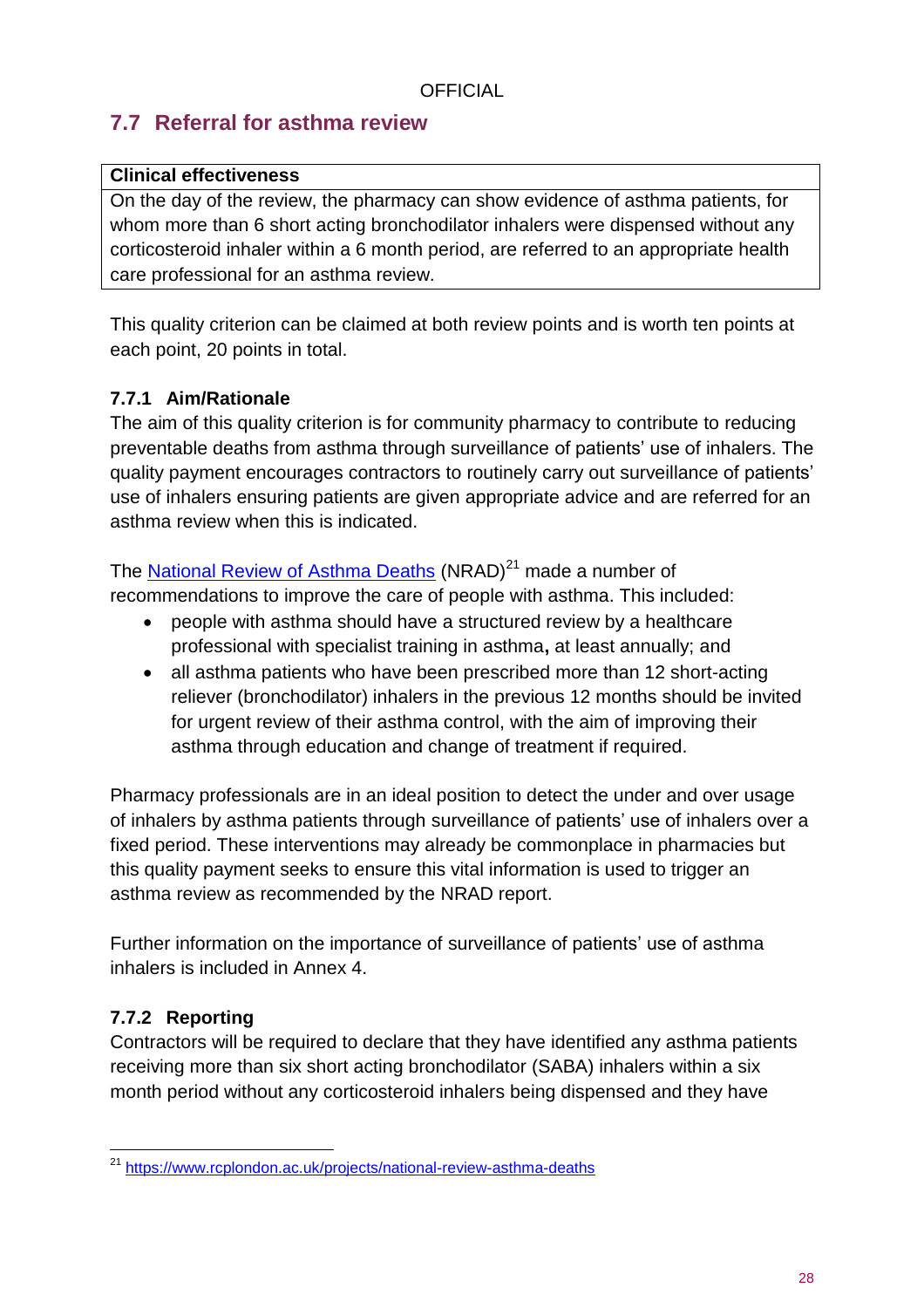referred them to an appropriate health care professional. Contractors should retain evidence that this has been carried out in the pharmacy.

Where no patients are identified for referral, the contractor will still be eligible for payment as long as they can evidence that they have been working to identify suitable patients and that they have a process in place for referral should they identify someone. If a patient does not wish to attend for an asthma review the pharmacist should discuss with the patient the risks of uncontrolled asthma and the benefits of preventative treatment and attending an asthma review. The pharmacy team should support the person to achieve the best asthma control possible. In this case the patient should not be continually referred for review.

The surveillance required focuses on the use of SABA inhalers and could be a combination of one or more of the following:

- monitoring the number of SABA inhalers dispensed in a rolling 6-month period through the pharmacy patient medication records (PMR) or through routine or opportunistic access to SCR;
- monitoring patient emergency supply requests for SABA inhalers;
- monitoring out of hours or urgent prescriptions for SABA inhalers;
- monitoring emergency supply requests through the NUMSAS service;
- monitoring repeat prescription requests for SABA inhalers;
- monitoring the number of SABA inhaler dispensed as part of a MUR or NMS; and
- monitoring non-collection of prescriptions for steroid inhalers.

It is up to a pharmacy how they choose to engage and implement regular surveillance of patients' use of inhalers into their processes and procedures but at a minimum, historical dispensing of SABA and steroid inhalers for patients should be assessed at every point a SABA inhaler prescription is presented for dispensing for the treatment of asthma, without a prescription for a steroid inhaler also being presented at the same time. These tasks could be undertaken by any appropriately trained staff within the pharmacy team.

The contractor will normally be referring the patient to their general practice. The health care professional to whom the patient is referred should be a professional who has undertaken specialist training in asthma. This may be the patient's GP, GP practice based respiratory nurse specialist or "asthma nurse".

### <span id="page-28-0"></span>**7.8 Dementia Friends**

#### **Workforce**

On the day of the review, 80% of all pharmacy staff working in patient facing roles are trained 'Dementia Friends'.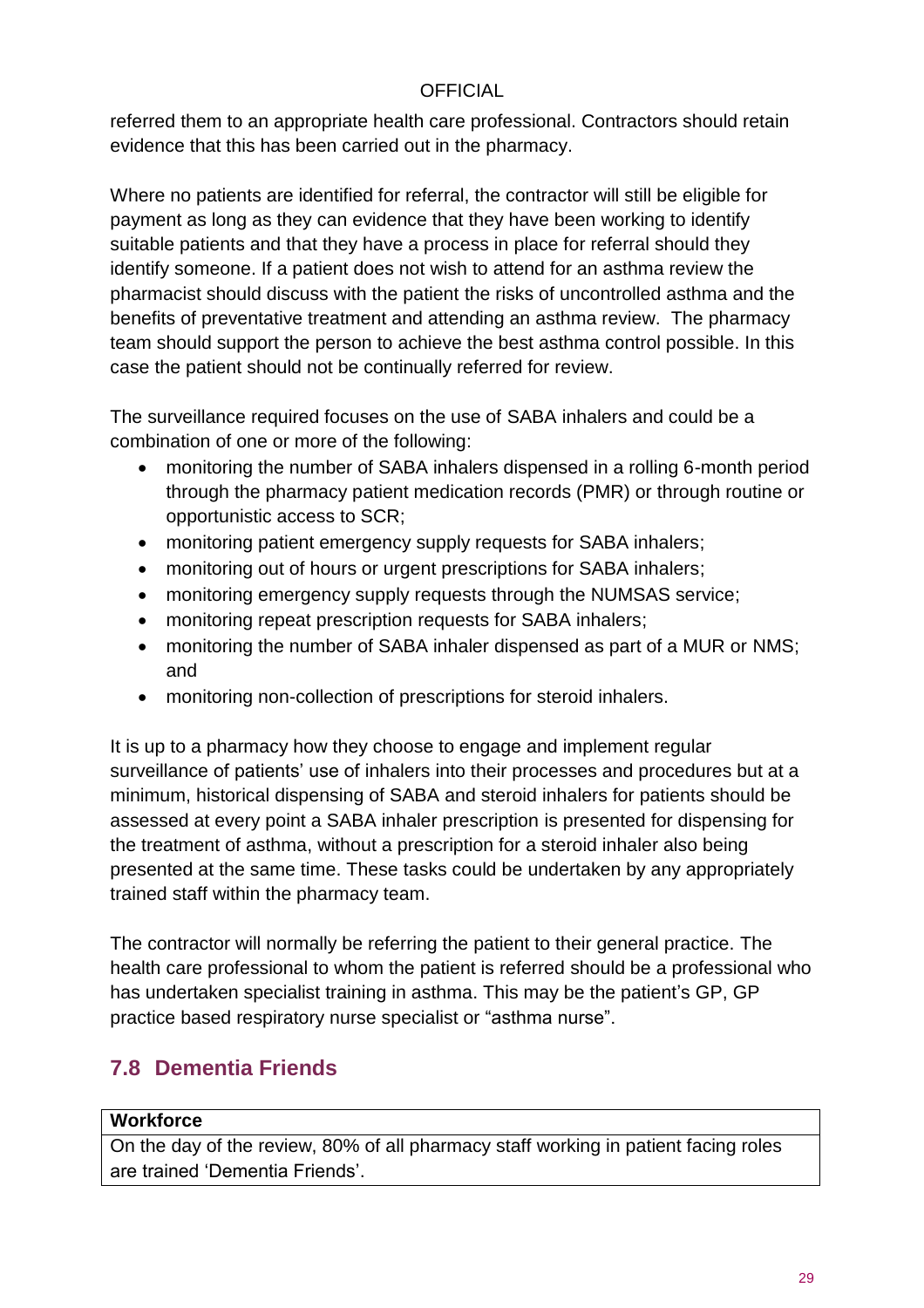This quality criterion can be claimed at both review points. It is worth five points at each review point, ten points in total.

### <span id="page-29-0"></span>**7.8.1 Aim/Rationale**

The aim of this quality criterion is to help patient-facing pharmacy staff to learn a little more about what it is like to live with dementia and small ways we can all help people living with dementia and their carers. They can commit to turning that understanding into action in their day-to-day role in the pharmacy. These small actions by patientfacing pharmacy staff throughout the whole of England will make a huge difference to the lives of those living with dementia.

### <span id="page-29-1"></span>**7.8.2 Reporting**

Pharmacy staff with a patient-facing role should include all registered pharmacy professionals, all pre-registration graduates, everyone working in the dispensary, all medicines counter assistants and all delivery drivers (it also includes locums). Contractors may also have other staff that can be identified as having patient-facing roles. Although it is not required for the quality payment, NHS England would encourage all pharmacy staff to become Dementia Friends.

In order to calculate the total number of staff working in patient-facing roles in the pharmacy on the day of the review (i.e. 28 April 2017 and 24 November 2017), each full or part-time member of staff working in roles listed above counts as one.

For example, if on 28 April 2017 the following staff are working at the pharmacy:

- One locum pharmacist 1
- One pharmacy technician 1
- Two full-time delivery drivers 2
- Two part-time medicines counter assistants 2

In this example, the total number of patient facing staff working on the day of the review is six. Therefore at least five of those staff must have become Dementia Friends in order to meet the quality requirement.

There are a number of ways that pharmacy staff can become Dementia Friends. They may attend an information session run by a Dementia Friends Champion. Some staff may already have become Dementia Friends by attending courses or completing the registration on the Dementia Friends website.

Where staff have not yet become Dementia Friends and are not attending an information session, they are encouraged to register following the process outlined in 7.8.3. Whilst staff may become Dementia Friends as individuals, they are encouraged to do so through the organisational route (as set out below) as the videos are more appropriate to patient facing roles.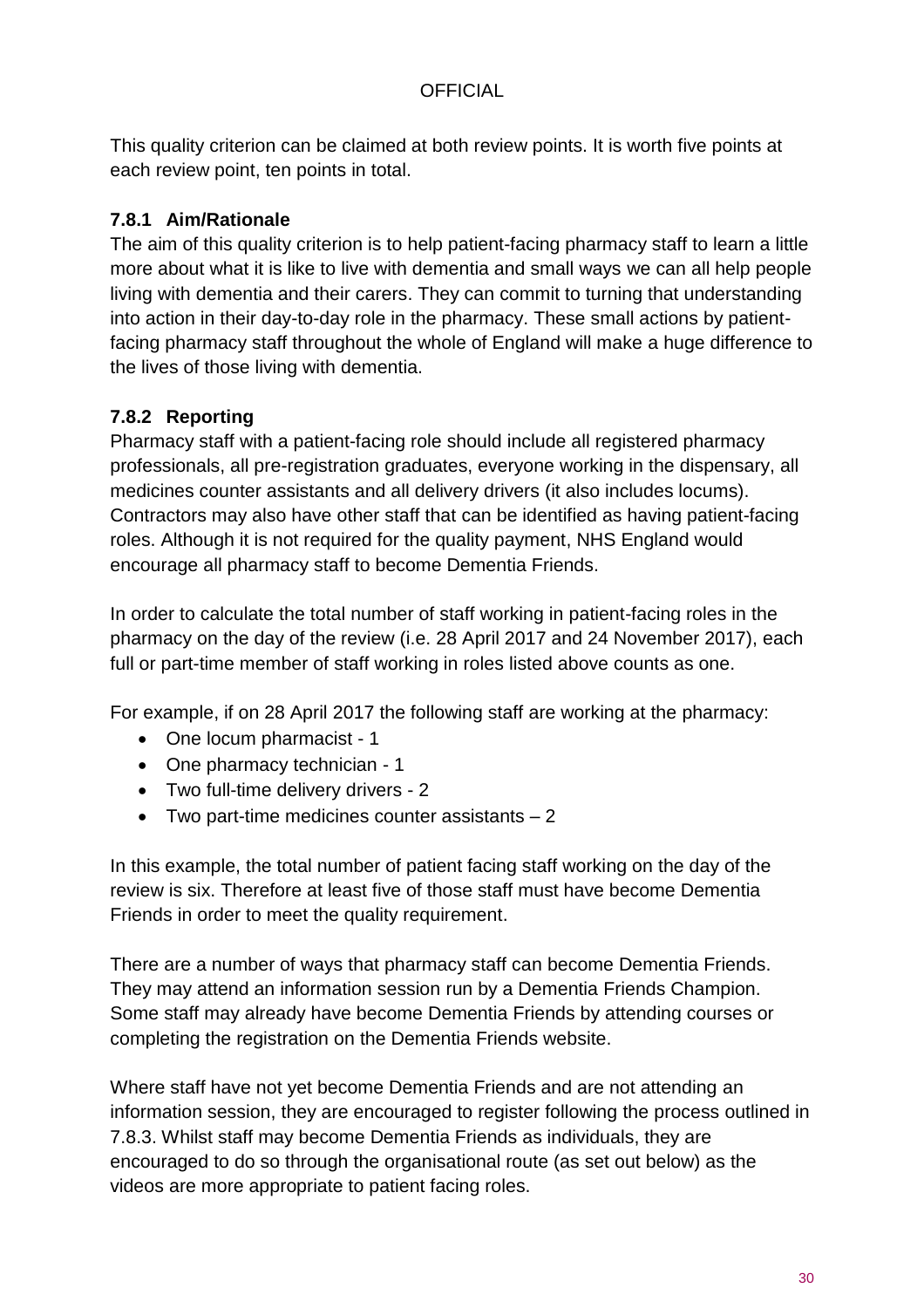### <span id="page-30-0"></span>**7.8.3 How to register as a Dementia Friend**

The first step for staff to become Dementia Friends is to register the pharmacy with the Dementia Friends initiative. One representative from each pharmacy should carry out the following steps:

Step 1: First, register your pharmacy on the Dementia Friends [website](http://www.dementiafriends.org.uk/)<sup>22</sup> (by clicking 'get your organisation involved') or by using this  $link^{23}$ ;

- Step 2: Once you have registered, you will be sent a unique code by email within one week, which will allow you and your team access to a unique dashboard for your pharmacy. There, you can access the online Dementia Friends videos which demonstrate excellent examples of how someone in a patient facing role would help a person who may be living with dementia. The page can be accessed by clicking on 'Get involved' and then 'Organisations' on the Dementia Friends homepage;
- Step 3: To access the videos, click on 'Watch our videos for organisations' and enter:
	- o your unique code (this code can be shared so team members can watch the videos at different times);
	- $\circ$  the number of people who are going to watch the videos; and
	- $\circ$  the postcode of where you are watching the videos.

Each member of staff should watch the introductory video and at least one of the four other videos available. Contractors should order badges for those who have become a Dementia Friend by emailing [programmepartnerships@alzheimers.org.uk](mailto:programmepartnerships@alzheimers.org.uk) with the following information:

- the code that the pharmacy was given upon registration;
- the total number of staff in the pharmacy who have become a Dementia Friend; and
- the address the badges should be sent to.

Individuals (such as locums) who have not yet become a Dementia Friend can register as a Dementia Friend through the organisation route.

To register through the 'organisation route' individuals can:

 while working in a pharmacy who have already registered on the Dementia Friends website, ask to use their unique code, and then follow the above process; or

l <sup>22</sup> [www.dementiafriends.org.uk](http://www.dementiafriends.org.uk/)

<sup>23</sup> [www.dementiafriends.org.uk/register-partner-admin](http://www.dementiafriends.org.uk/register-partner-admin)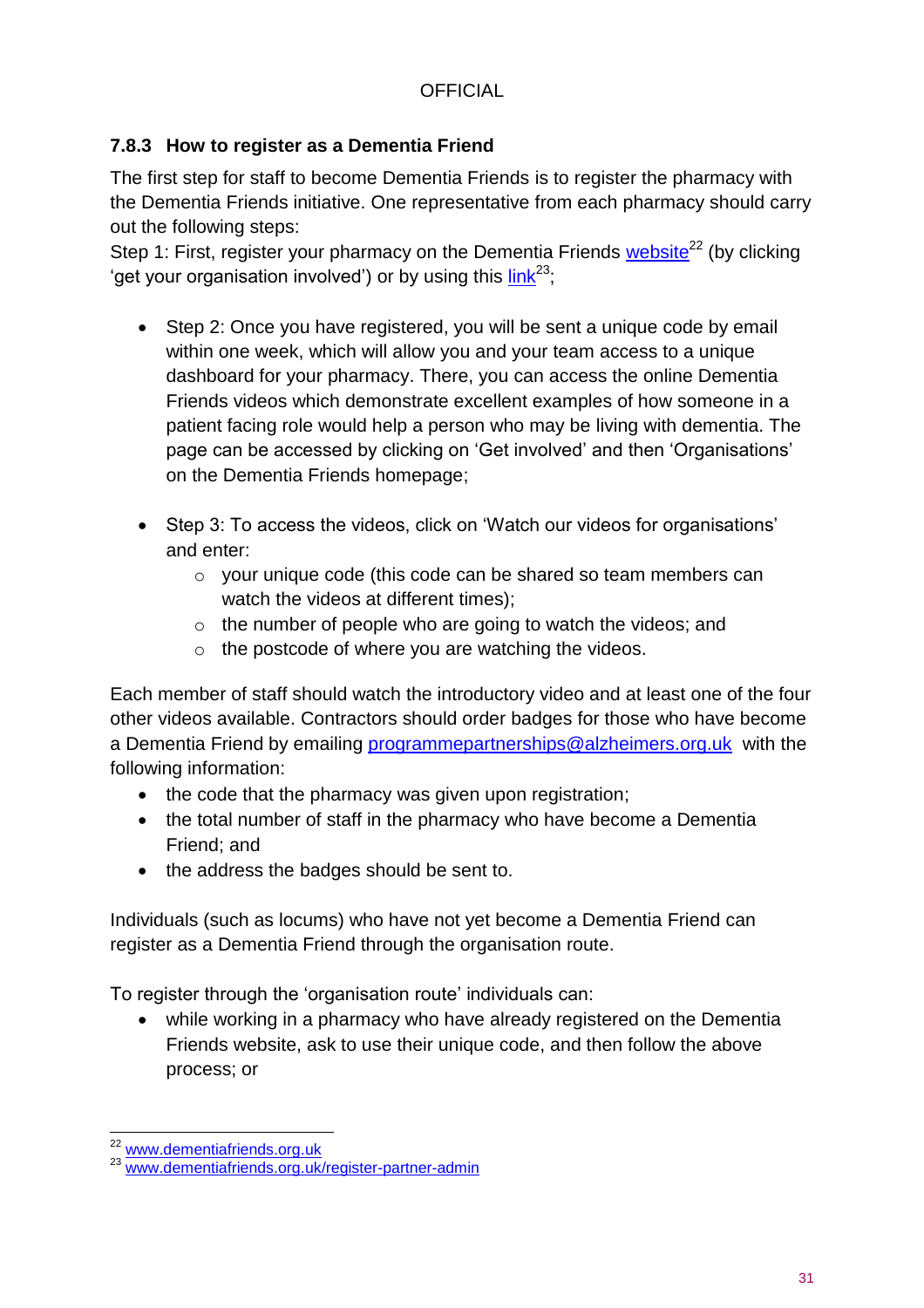• register as an organisation (follow the above process by using your name and the words 'Pharmacy Locum' e.g. 'Jane Smith Pharmacy Locum'.

The alternative route is that LPCs or local CPPE Regional Tutors may be planning on holding a face-to-face Dementia Friends Information Sessions, so consider making contact with either of these organisations if you would like to attend a face-to-face session.

Contractors will be required to declare via the NHS BSA online declaration page that they meet this criterion. Contractors should keep evidence that staff have become Dementia Friends in the pharmacy. This could be a copy of the email sent to request badges.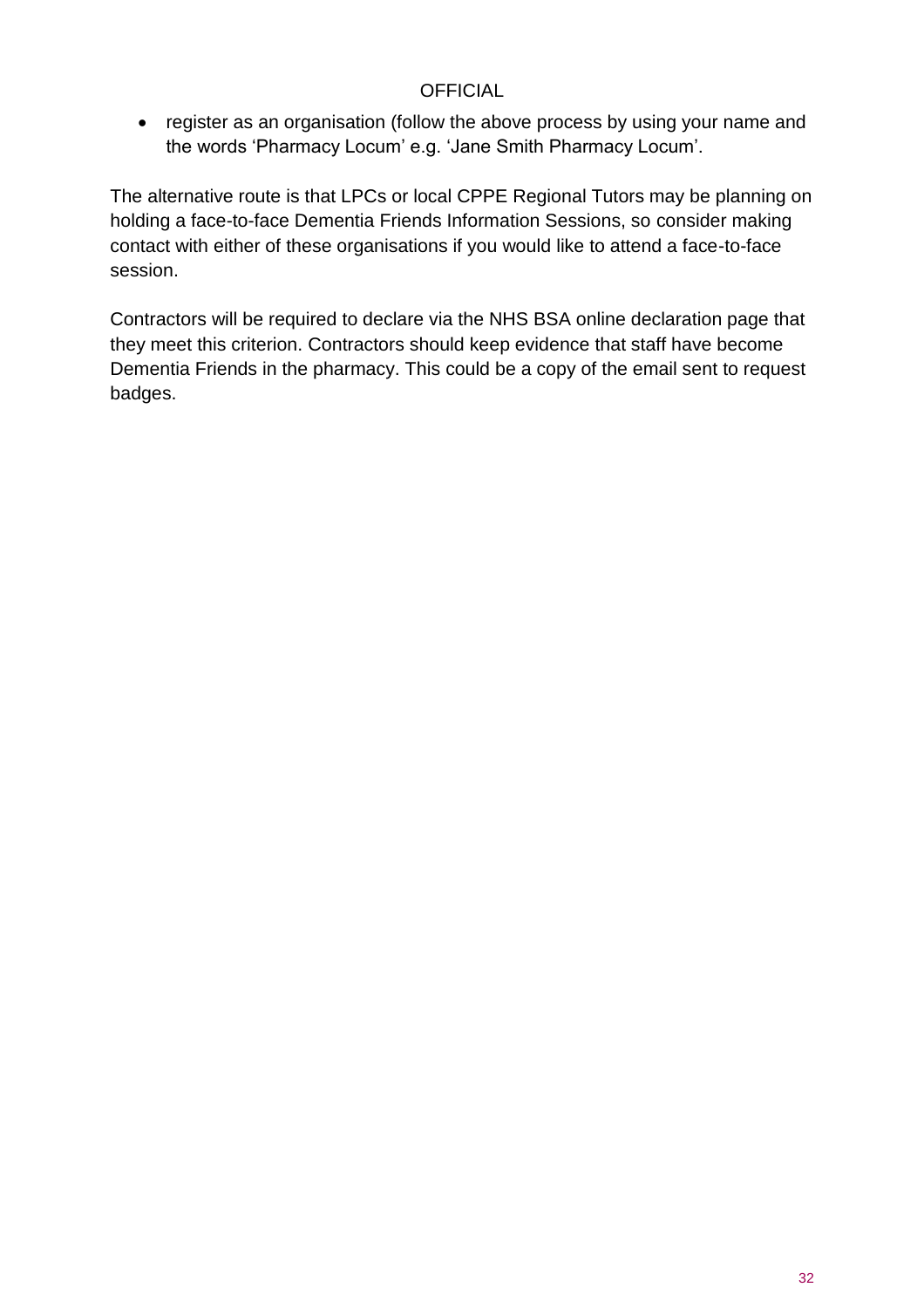### **Annex 1 – Monthly Patient Safety Report**

### **Community Pharmacy Quality Payments Scheme**



# **Monthly Patient Safety Report template**

| Pharmacy name (& branch number, if applicable)                                   | Month and<br>Year   |  | Date of<br>report |  |
|----------------------------------------------------------------------------------|---------------------|--|-------------------|--|
| Pharmacy team members who<br>participated in preparing this report<br>(initials) | Report completed by |  |                   |  |

### **Monthly summary of patient safety incidents and activity at this pharmacy (enter numbers in the table below)**

| Prescribing incidents<br>Near Misses | Dispensing incidents | Other patient safety activity* |  |
|--------------------------------------|----------------------|--------------------------------|--|
|--------------------------------------|----------------------|--------------------------------|--|

<span id="page-32-0"></span>\*(e.g. response to medicines recalls, national patient safety alerts)

### **1) Describe the key learning points that have made the most significant improvements to your team's professional practice.**

### **2) List the actions the team has taken because of the key learning points (listed in 1).**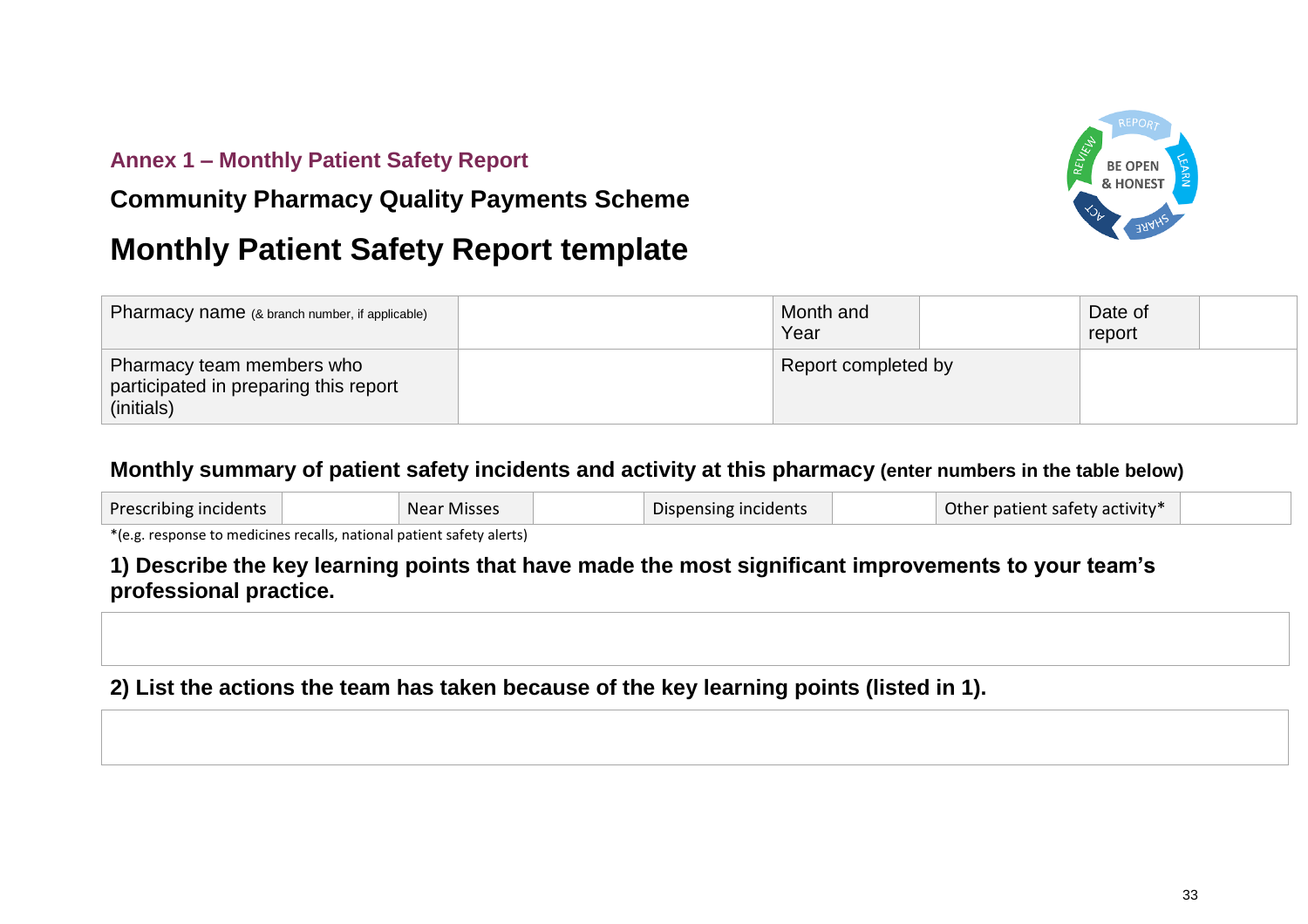**3) Describe how you have shared the key learning points (listed in 1).**

**4) What patient safety improvements have occurred in the pharmacy because of the actions the team has taken (listed in 2)?**

**5) What has the team done in response to any relevant national patient safety alerts and drug recalls this month?**

**6) Reflecting on this report, what will be the team's patient safety priorities for the next month?**

This report may contain confidential information - retain this report within the pharmacy.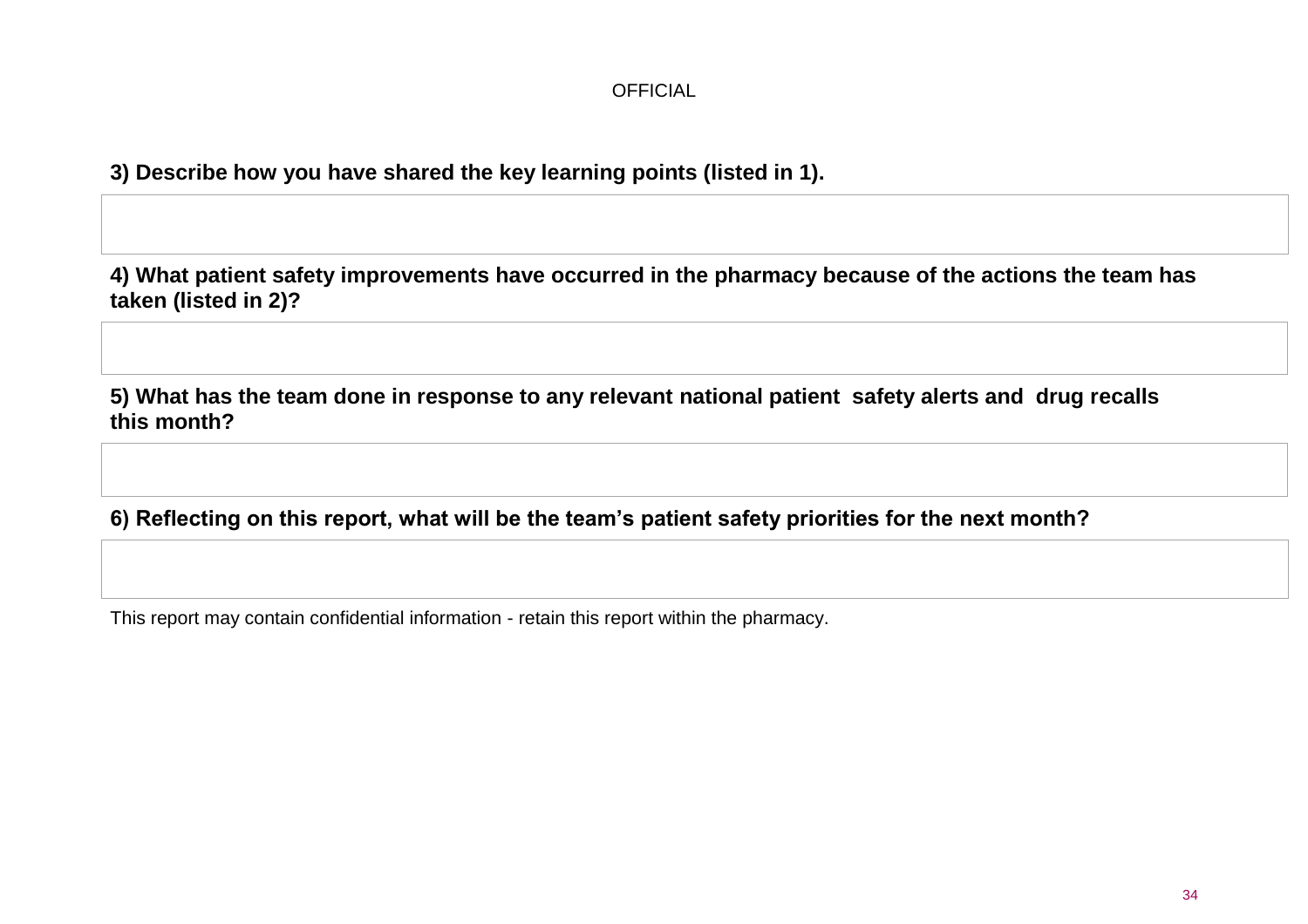### **Annex 2 – Annual Patient Safety Report Template**

Community Pharmacy Quality Payments Scheme

# Annual Patient Safety Report template



| Pharmacy name (& branch number, if<br>applicable)                             |  | ODS (F code)                    | Date of<br>report |  |
|-------------------------------------------------------------------------------|--|---------------------------------|-------------------|--|
| Report completed by                                                           |  | Period covered by the<br>report | to                |  |
| Pharmacy team members who participated in preparing this report<br>(initials) |  |                                 |                   |  |

### **Summary of patient safety incidents and activity at this pharmacy (enter numbers in the table below)**

<span id="page-34-0"></span>

| Year                              |     |     |      |     |     |      |     |     |            |     |     |     |              |
|-----------------------------------|-----|-----|------|-----|-----|------|-----|-----|------------|-----|-----|-----|--------------|
| Month                             | Apr | May | June | Jul | Aug | Sept | Oct | Nov | <b>Dec</b> | Jan | Feb | Mar | <b>Total</b> |
| Prescribing incidents             |     |     |      |     |     |      |     |     |            |     |     |     |              |
| Near misses                       |     |     |      |     |     |      |     |     |            |     |     |     |              |
| Dispensing incidents              |     |     |      |     |     |      |     |     |            |     |     |     |              |
| Other patient safety<br>activity* |     |     |      |     |     |      |     |     |            |     |     |     |              |

\*(e.g. response to medicines recalls, national patient safety alerts)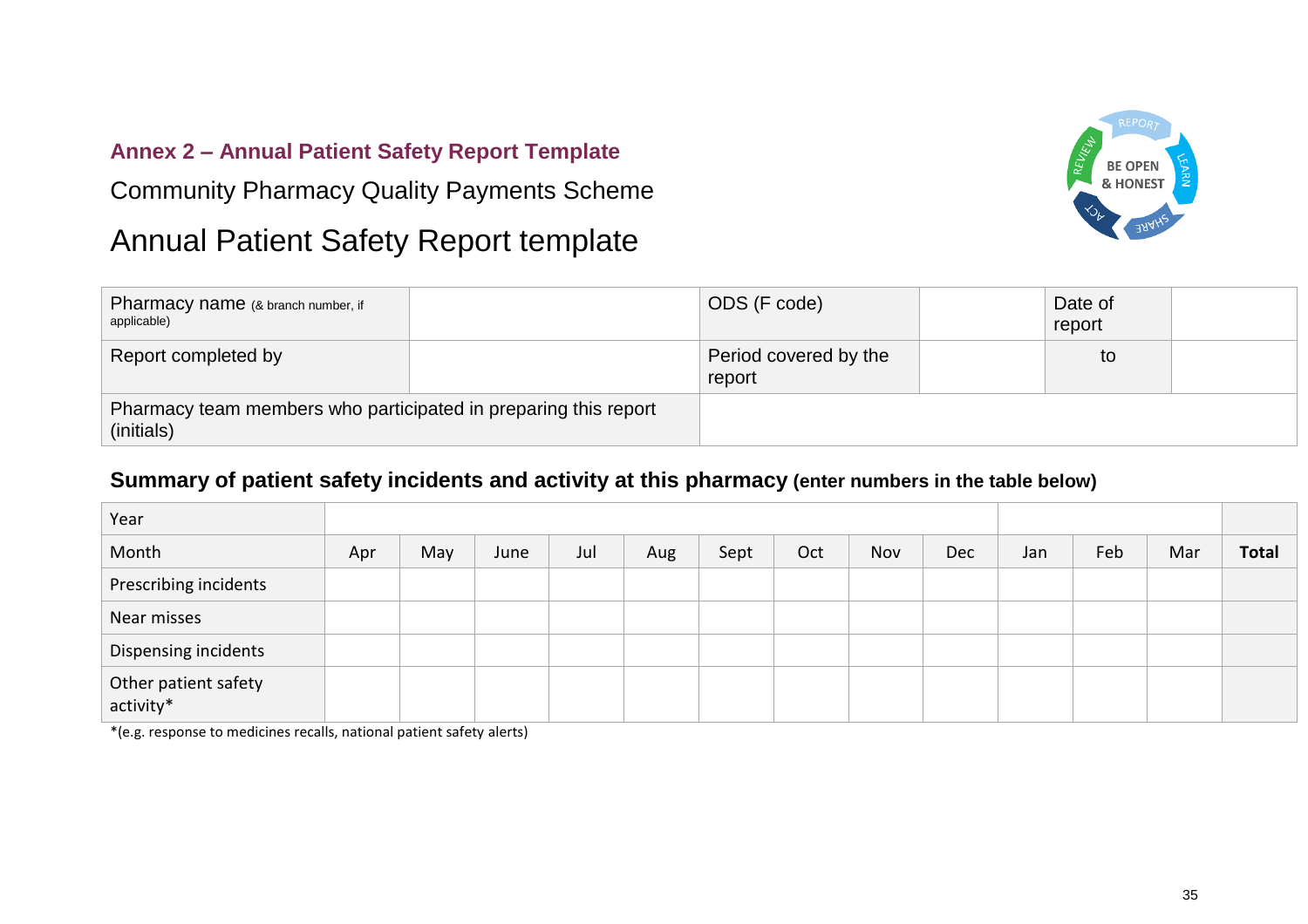**1) Describe the key learning points that have made the most significant improvements to your team's professional practice.**

- $\bullet$  $\bullet$  $\bullet$ **2) List the actions the team has taken because of the key learning points (listed in 1).**  $\bullet$ 
	- $\bullet$
	- $\bullet$

**3) Describe how you have shared the key learning points (listed in 1).**

- $\bullet$  $\bullet$
- $\bullet$

**4) What patient safety improvements have occurred in the pharmacy because of the actions the team has taken (listed in 2)?**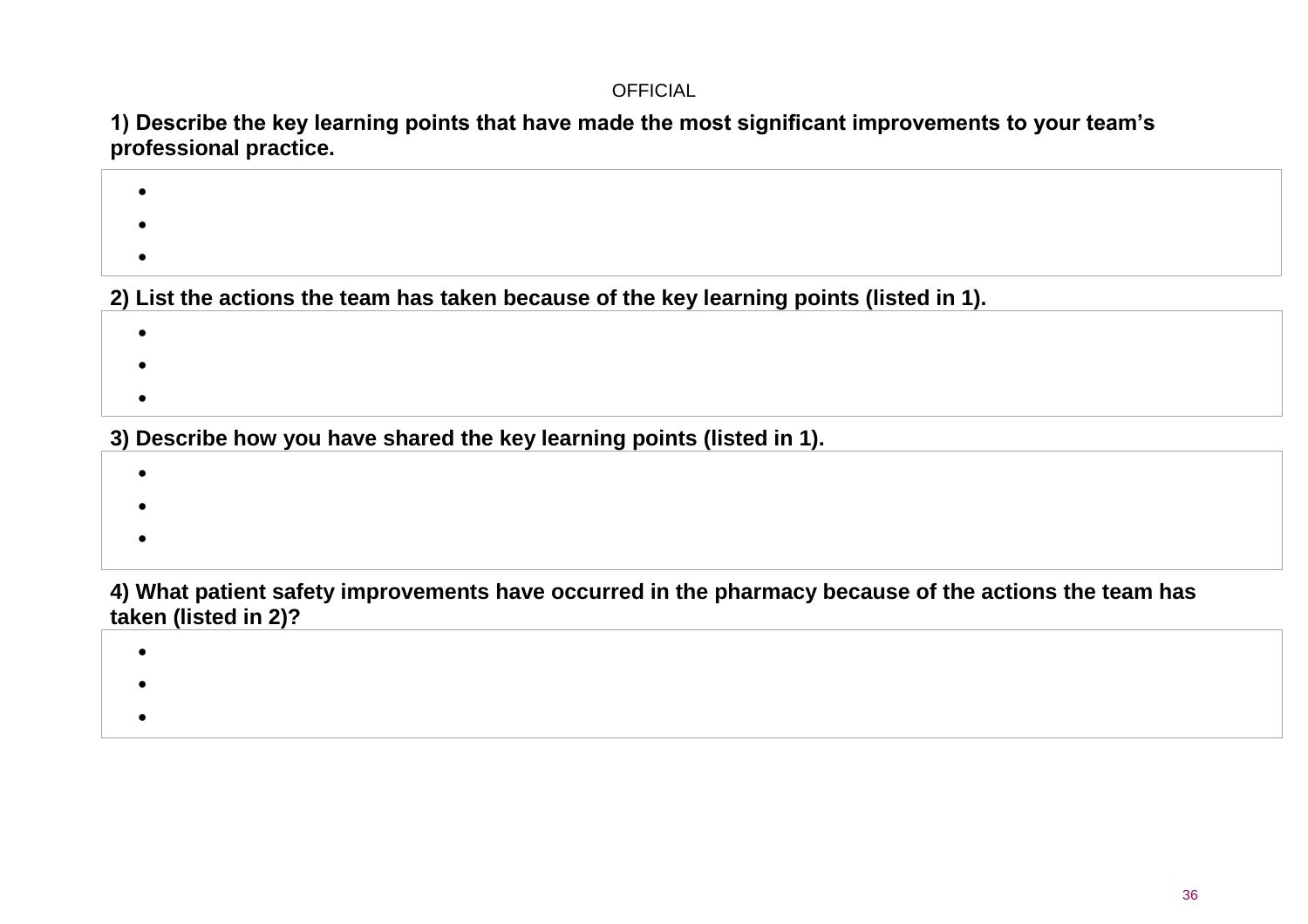### **5) What has the team done in response to any relevant national patient safety alerts and drug recalls within the last 12 months?**

**6) Reflecting on this report, what will be the team's patient safety priorities for the next 12 months?**

- $\bullet$
- 
- $\bullet$
- $\bullet$

This report may contain confidential information – keep within the pharmacy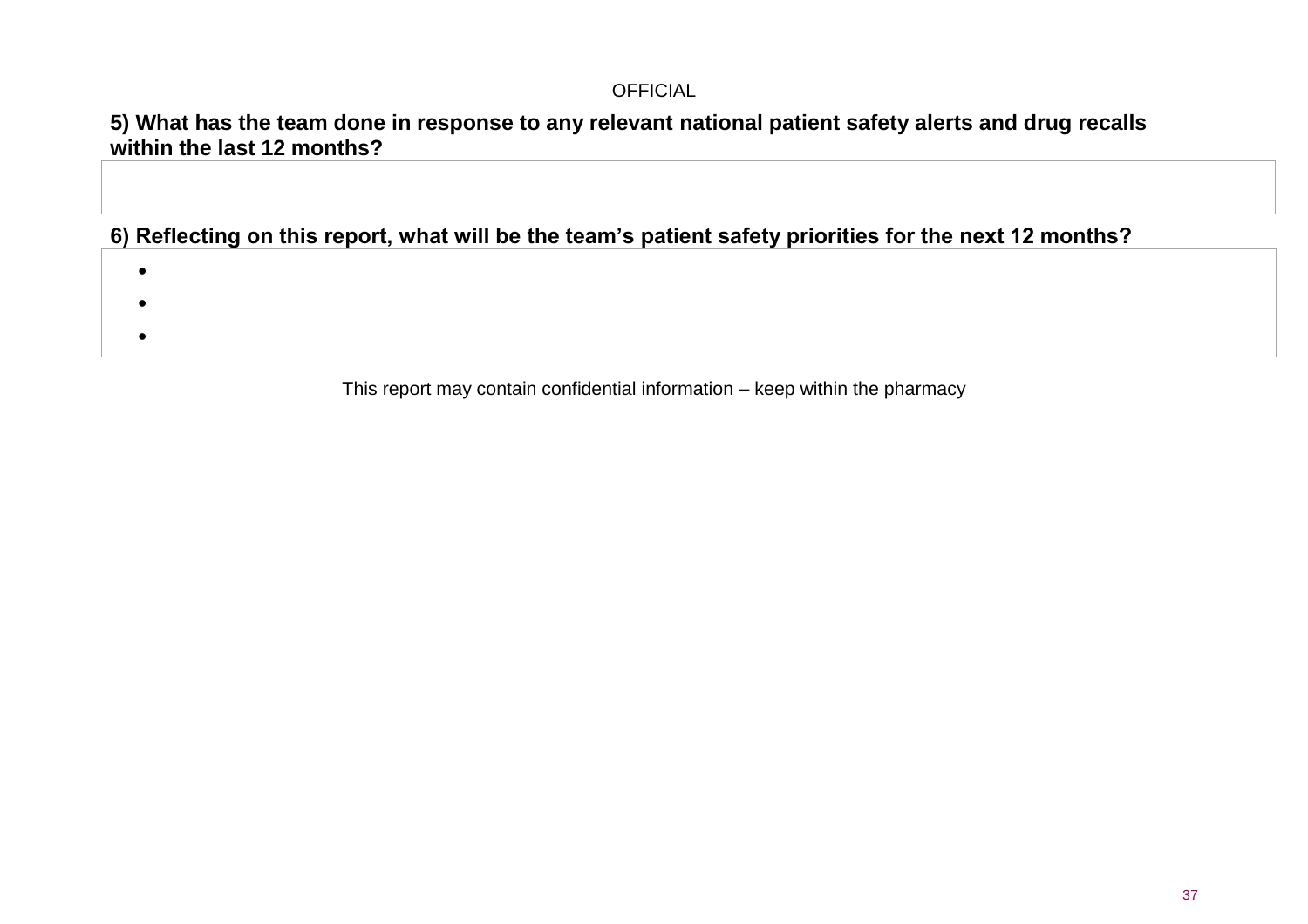### **Annex 3 – CPPQ Report Template**

Owner of Pharmacy: and a metal Address of Pharmacy: Date Patient survey completed: Date Patient survey completed:

#### Top areas of performance

| Question | % of respondents<br>satisfied with service |
|----------|--------------------------------------------|
|          |                                            |
|          |                                            |
|          |                                            |
|          |                                            |
|          |                                            |
|          |                                            |

Areas in greatest need for improvement

<span id="page-37-0"></span>

| Question | $%$ of<br>respondents<br>dissatisfied with<br>service | Action taken or planned (including timescale) |
|----------|-------------------------------------------------------|-----------------------------------------------|
|          |                                                       |                                               |
|          |                                                       |                                               |
|          |                                                       |                                               |
|          |                                                       |                                               |
|          |                                                       |                                               |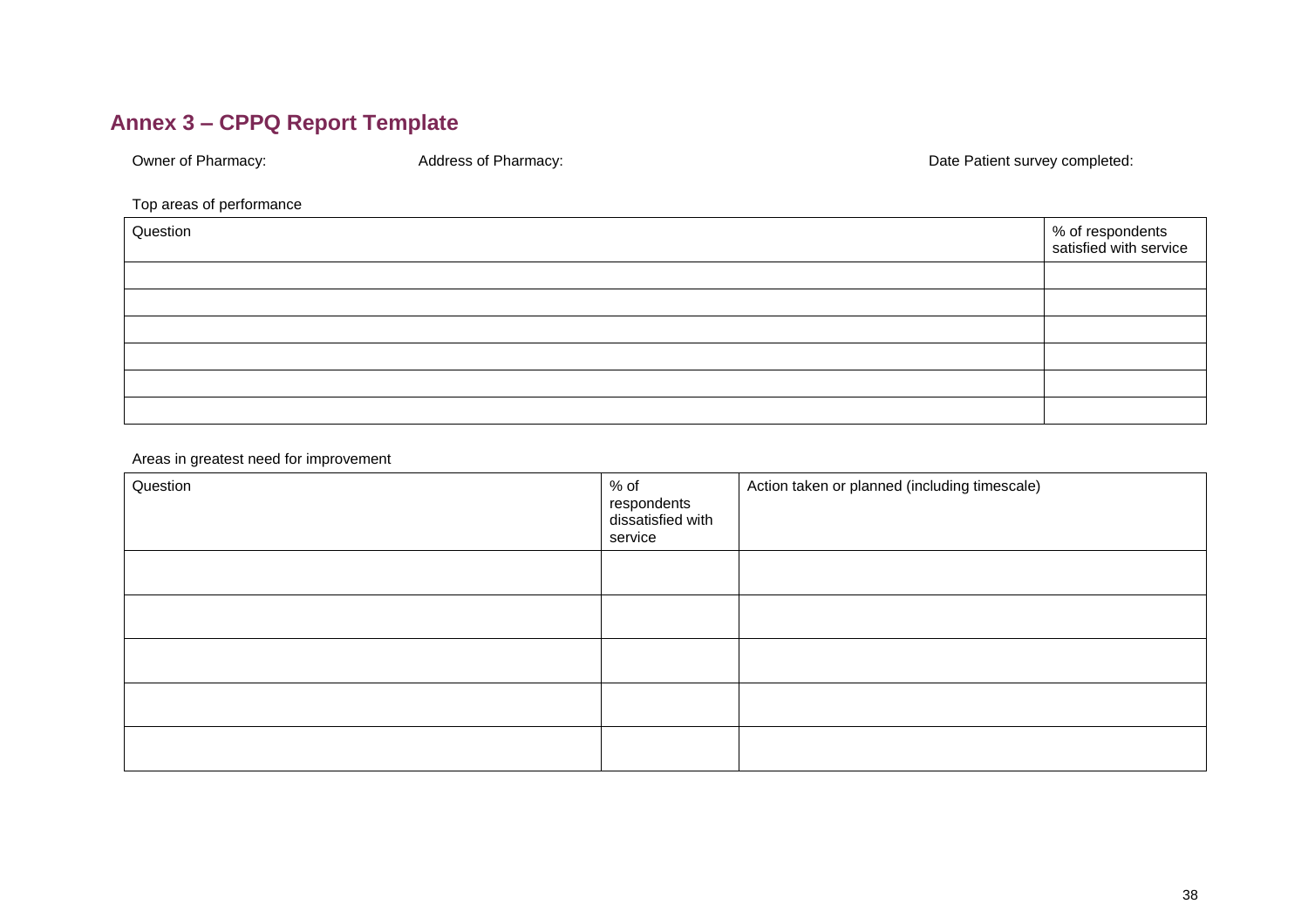Pharmacy response to respondent's additional comments

| Areas within control of pharmacy | Areas outside control of pharmacy |
|----------------------------------|-----------------------------------|
|                                  |                                   |
|                                  |                                   |
|                                  |                                   |
|                                  |                                   |
|                                  |                                   |
|                                  |                                   |
|                                  |                                   |
|                                  |                                   |

| Age range of respondents |       |       |       |       |       |       |
|--------------------------|-------|-------|-------|-------|-------|-------|
| 16-19                    | 20-24 | 25-34 | 35-44 | 45-54 | 55-64 | $65+$ |
| $%$ :                    | %:    | %     | %:    | %:    | %:    | %     |

| <b>Profile of respondents</b>                                            |                                                               |                                                                    |  |  |  |  |
|--------------------------------------------------------------------------|---------------------------------------------------------------|--------------------------------------------------------------------|--|--|--|--|
| This is the pharmacy that the respondent chooses<br>to visit if possible | This is one of several pharmacies that the<br>respondent uses | This pharmacy was just convenient on the day for<br>the respondent |  |  |  |  |
| %:                                                                       | $\%$ :                                                        | %:                                                                 |  |  |  |  |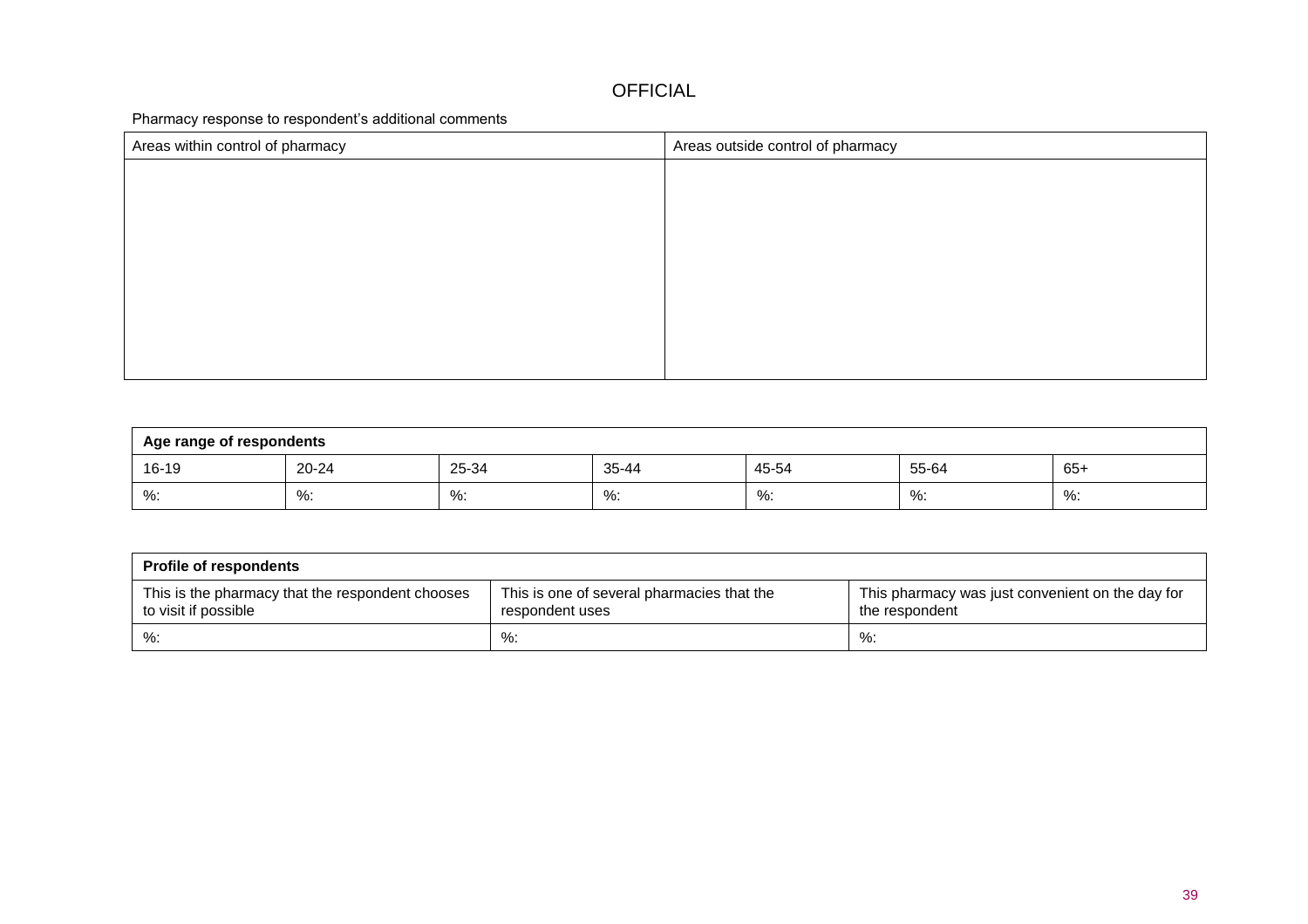### <span id="page-39-0"></span>**Annex 4 – Asthma: Surveillance of inhaler use**

#### <span id="page-39-1"></span>**National Review of Asthma Deaths**

The National Review of Asthma Deaths (NRAD), published in 2014, made a number of recommendations to prevent future deaths from asthma, some of which are:

- all patients should be provided with a personal asthma action plan (PAAP), which can help them to identify if their asthma is worsening and tell them how and when to seek help. (Patients with a PAAP were four times less likely to die from an asthma attack. 77% of patients had no record of having a PAAP);
- people with asthma should have a structured review by a health care professional with specialist training in asthma, at least annually;
- all asthma patients who have been prescribed more than 12 short-acting reliever inhalers in the previous 12 months should be invited for urgent review of their asthma control;
- an assessment of inhaler technique to ensure effectiveness should be routinely undertaken and formally documented at annual review, and checked by the pharmacist when a new device is dispensed;
- non-adherence to preventer inhaled corticosteroids is associated with increased risk of poor asthma control and should be continually monitored.

The NRAD report highlighted the importance of surveillance of inhaler use as an effective and easy to implement indicator of asthma control. It is highly supportive of the role of the pharmacist in asthma management.

#### *Source* <https://www.rcplondon.ac.uk/projects/national-review-asthma-deaths>

#### <span id="page-39-2"></span>**Emergency Supplies**

There are numerous opportunities to review the number of SABA inhalers used in the previous six months in the pharmacy as discussed in section 7.7. Of note are patient emergency supply requests, out of hours/urgent prescriptions and supplies through NUMSAS for patients with asthma. All these scenarios should be highlighted to the GP practice/prescriber as their very requirement may already indicate poor asthma control.

Surveillance of SABA inhaler use could be a vital additional piece of information to gather. Pharmacists are in a unique situation to perform this additional task and promptly refer the patient for an asthma review as recommended by the NRAD report.

#### <span id="page-39-3"></span>**Opportunities for additional services in the pharmacy**

Patients identified under this quality payment criterion for onward referral to a health care professional may also be applicable for referral into other pharmacy services: